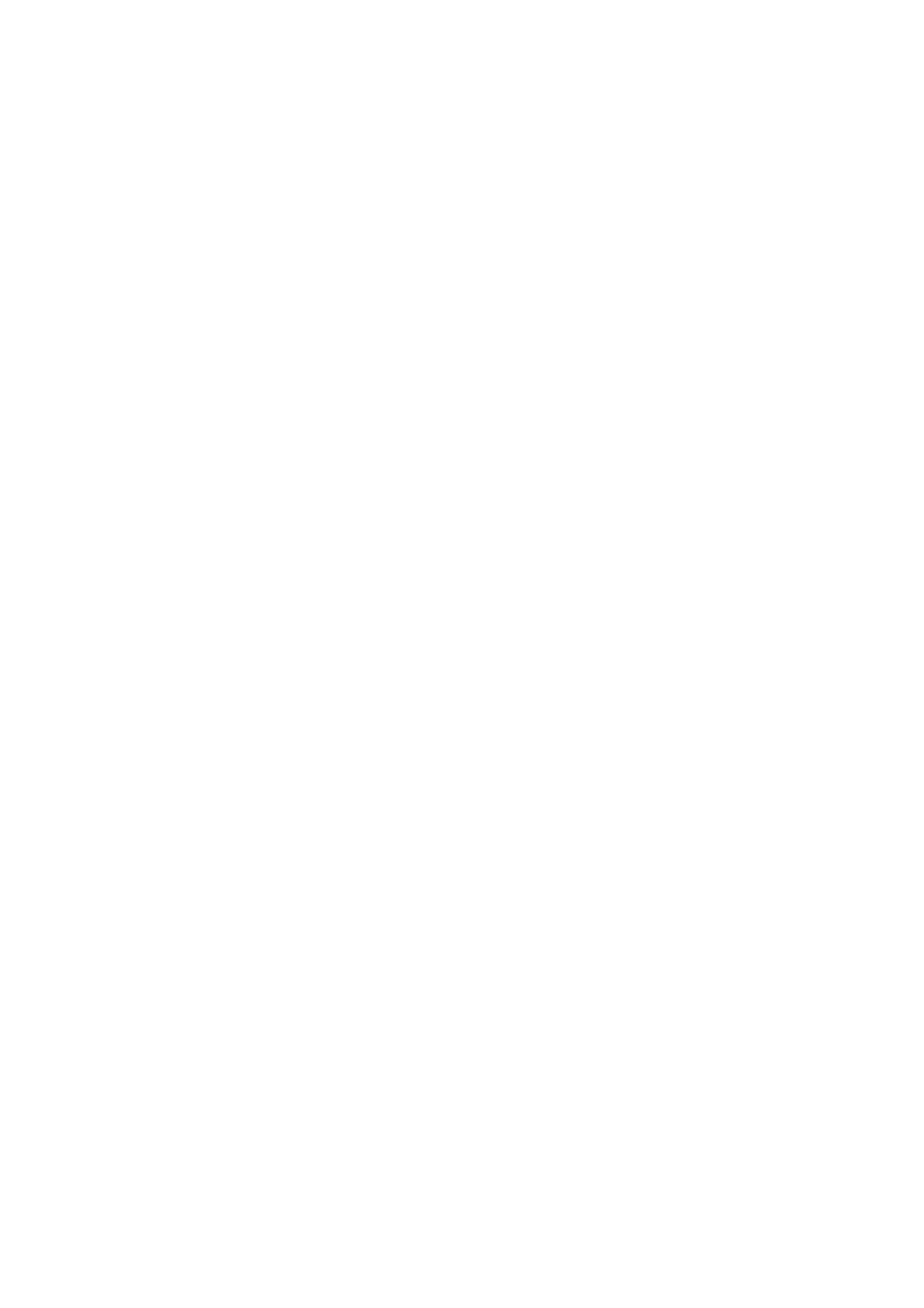# **CONTENTS**

| <b>INTRODUCTION</b>                                                                                                                                 | 3                            |
|-----------------------------------------------------------------------------------------------------------------------------------------------------|------------------------------|
| <b>GEODETIC CO-ORDINATE REFERENCE SYSTEMS</b>                                                                                                       | 4                            |
| <b>Introduction</b>                                                                                                                                 | $\overline{\mathbf{4}}$      |
| <b>Cartesian Co-ordinates</b>                                                                                                                       | $\overline{\mathbf{4}}$      |
| <b>Geographical Co-ordinates</b>                                                                                                                    | $\frac{5}{5}$                |
| <b>Plane Co-ordinates</b>                                                                                                                           | $\boldsymbol{6}$             |
| <b>Transformation between Geodetic Datum</b><br><b>Irish Grid Reference System</b>                                                                  | 6                            |
| GPS reference system                                                                                                                                | $\overline{7}$               |
| WGS84 and GRS80                                                                                                                                     | $\tau$                       |
| ETRS89                                                                                                                                              | $\tau$                       |
| <b>IRENET95</b>                                                                                                                                     | $\overline{7}$               |
| <b>RELATING GPS AND MAPPING REFERENCE SYSTEMS</b>                                                                                                   | 8                            |
| <b>Comparisons</b>                                                                                                                                  | $\bf{8}$                     |
| Why the difference?                                                                                                                                 | $\bf{8}$<br>$\boldsymbol{9}$ |
| Relating GPS to Irish Maps.                                                                                                                         |                              |
| LEVEL 1 TRANSFORMATION (EASTING AND NORTHING SHIFTS)                                                                                                | 11                           |
| <b>Derivation</b>                                                                                                                                   | 11                           |
| <b>Transformation Procedure</b><br><b>Forward Transformation Procedure</b>                                                                          | 12<br>12                     |
| STEP 1: Irish Grid Co-ordinates converted to GPS (Irish Grid) Co-ordinates                                                                          | 12                           |
| STEP 2: GPS (Irish Grid) converted to ETRF89 Geodetic Ellipsoidal Co-ordinates                                                                      | 12                           |
| <b>Reverse Transformation Procedure</b>                                                                                                             | 12                           |
| STEP 1: ETRF89 Geodetic Ellipsoidal Co-ordinates projected to GPS (Irish Grid)                                                                      | 12                           |
| STEP 2: GPS (Irish Grid) Co-ordinates converted to Irish Grid Co-ordinates                                                                          | 12                           |
| LEVEL 2 TRANSFORMATION (HELMERT 7 PARAMETER)                                                                                                        | 13                           |
| <b>Introduction</b>                                                                                                                                 | 13                           |
| <b>Transformation Criteria</b>                                                                                                                      | 13                           |
| <b>Method of Parameter Computation</b>                                                                                                              | 13                           |
| <b>Assessment of 7 Parameter Helmert Transformation</b>                                                                                             | 15<br>15                     |
| Accuracy<br>Invertability / Reversibility                                                                                                           | 15                           |
| Uniqueness                                                                                                                                          | 15                           |
| Conformality                                                                                                                                        | 15                           |
| Extensibility                                                                                                                                       | 16                           |
| <b>Helmert 7 Parameters</b>                                                                                                                         | 16                           |
| <b>Transformation Procedure</b>                                                                                                                     | 16                           |
| <b>Forward Transformation Procedure</b>                                                                                                             | 16                           |
| STEP 1: Irish Grid to Ireland 1975 Geodetic Ellipsoidal Co-ordinates                                                                                | 17                           |
| STEP 2: Ireland 1975 Geodetic Ellipsoidal to Ireland 1975 Cartesian Co-ordinates<br>STEP 3: Ireland 1975 Cartesian to ETRF89 Cartesian Co-ordinates | 17<br>17                     |
| STEP 4: ETRF89 Cartesian to ETRF89 Geodetic Ellipsoidal Co-ordinates                                                                                | 18                           |
|                                                                                                                                                     |                              |

#### **Reverse Transformation Procedure** 18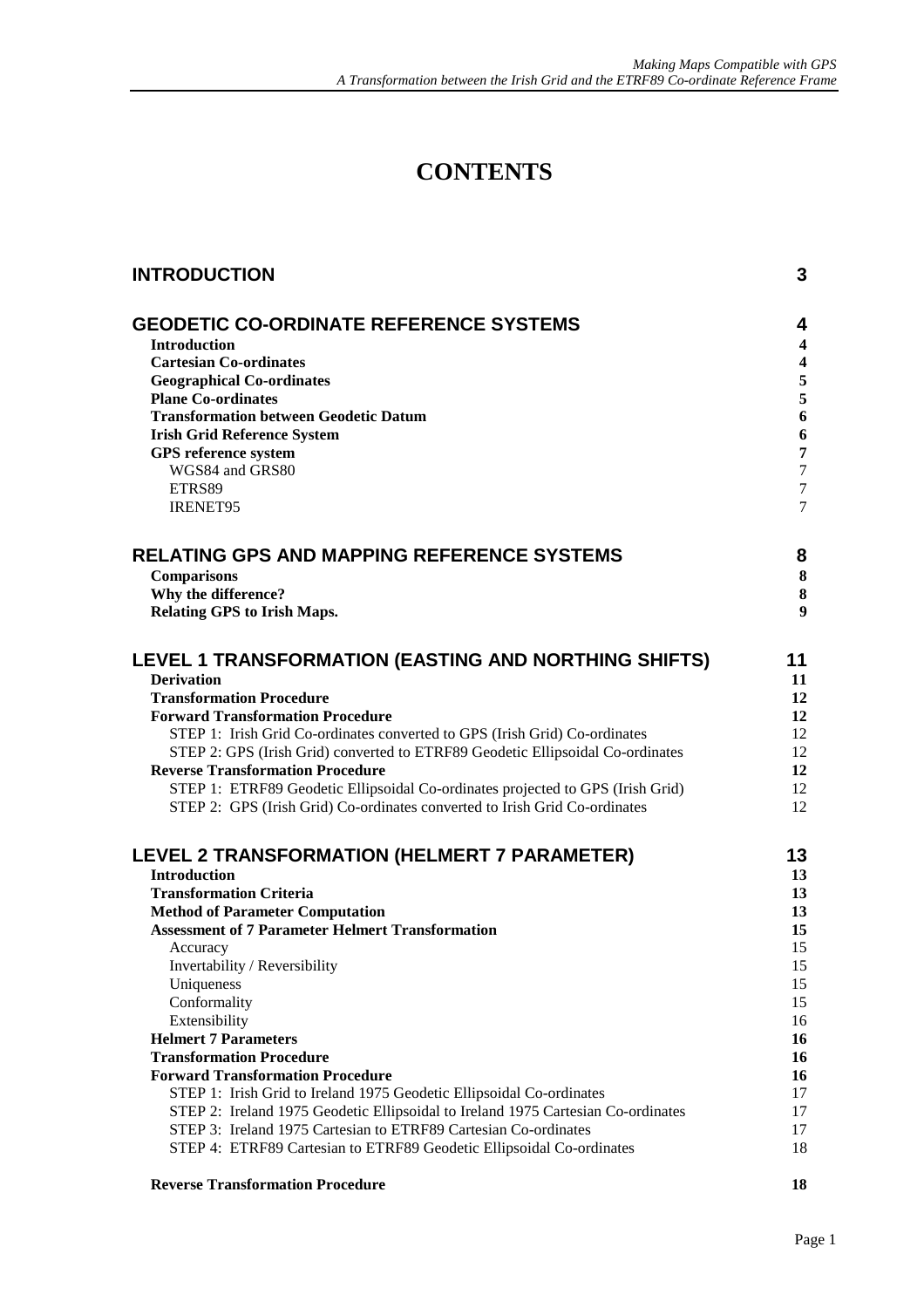| STEP 1: ETRF89 Geodetic Ellipsoidal to ETRF89 Cartesian Co-ordinates             | 19 |
|----------------------------------------------------------------------------------|----|
| STEP 2: ETRF89 Cartesian to Ireland 1975 Cartesian Co-ordinates                  | 19 |
| STEP 3: Ireland 1975 Cartesian to Ireland 1975 Geodetic Ellipsoidal Co-ordinates | 20 |
| STEP 4: Ireland 1975 Geodetic Ellipsoidal to Irish Grid Co-ordinates             | 20 |
| <b>EXAMPLE COMPUTATIONS</b>                                                      | 21 |
| <b>Level 1 Transformation (Forward Case)</b>                                     | 21 |
| STEP 1: Irish Grid Co-ordinates converted to GPS (Irish Grid) Co-ordinates       | 21 |
| STEP 2: GPS (Irish Grid) converted to ETRF89 Geodetic Ellipsoidal Co-ordinates   | 21 |
| <b>Level 1 Transformation (Reverse Case)</b>                                     | 21 |
| STEP 1: ETRF89 Geodetic Ellipsoidal Co-ordinates projected to GPS (Irish Grid)   | 21 |
| STEP 2: GPS (Irish Grid) Co-ordinates converted to Irish Grid Co-ordinates       | 21 |
| <b>Level 2 Transformation (Forward Case)</b>                                     | 22 |
| STEP 1: Irish Grid to Ireland 1975 Geodetic Ellipsoidal Co-ordinates             | 22 |
| STEP 2: Ireland 1975 Geodetic Ellipsoidal to Ireland 1975 Cartesian Co-ordinates | 22 |
| STEP 3: Ireland 1975 Cartesian to ETRF89 Cartesian Co-ordinates                  | 22 |
| STEP 4: ETRF89 Cartesian to ETRF89 Geodetic Ellipsoidal Co-ordinates             | 23 |
| <b>Level 2 Transformation (Reverse Case)</b>                                     | 24 |
| STEP 1: ETRF89 Geodetic Ellipsoidal to ETRF89 Cartesian Co-ordinates             | 24 |
| STEP 2: ETRF89 Cartesian to Ireland 1975 Cartesian Co-ordinates                  | 24 |
| STEP 3: Ireland 1975 Cartesian to Ireland 1975 Geodetic Ellipsoidal Co-ordinates | 25 |
| STEP 4: Ireland 1975 Geodetic Ellipsoidal to Irish Grid Co-ordinates             | 25 |
| <b>REFERENCES</b>                                                                | 26 |
| <b>APPENDIX A</b>                                                                | 27 |
| NOTATION, SYMBOLS AND STANDARD FORMULAE                                          | 27 |
| <b>APPENDIX B</b>                                                                | 28 |
| <b>REFERENCE ELLIPSOIDS</b>                                                      | 28 |
| <b>APPENDIX C</b>                                                                | 29 |
|                                                                                  |    |
| <b>IRISH GRID PARAMETERS</b>                                                     | 29 |
| THE TRANSVERSE MERCATOR MAP PROJECTION                                           | 29 |
| <b>APPENDIX D</b>                                                                | 30 |
| GPS MANUFACTURERS AND THE LEVEL 2 TRANSFORMATION                                 | 30 |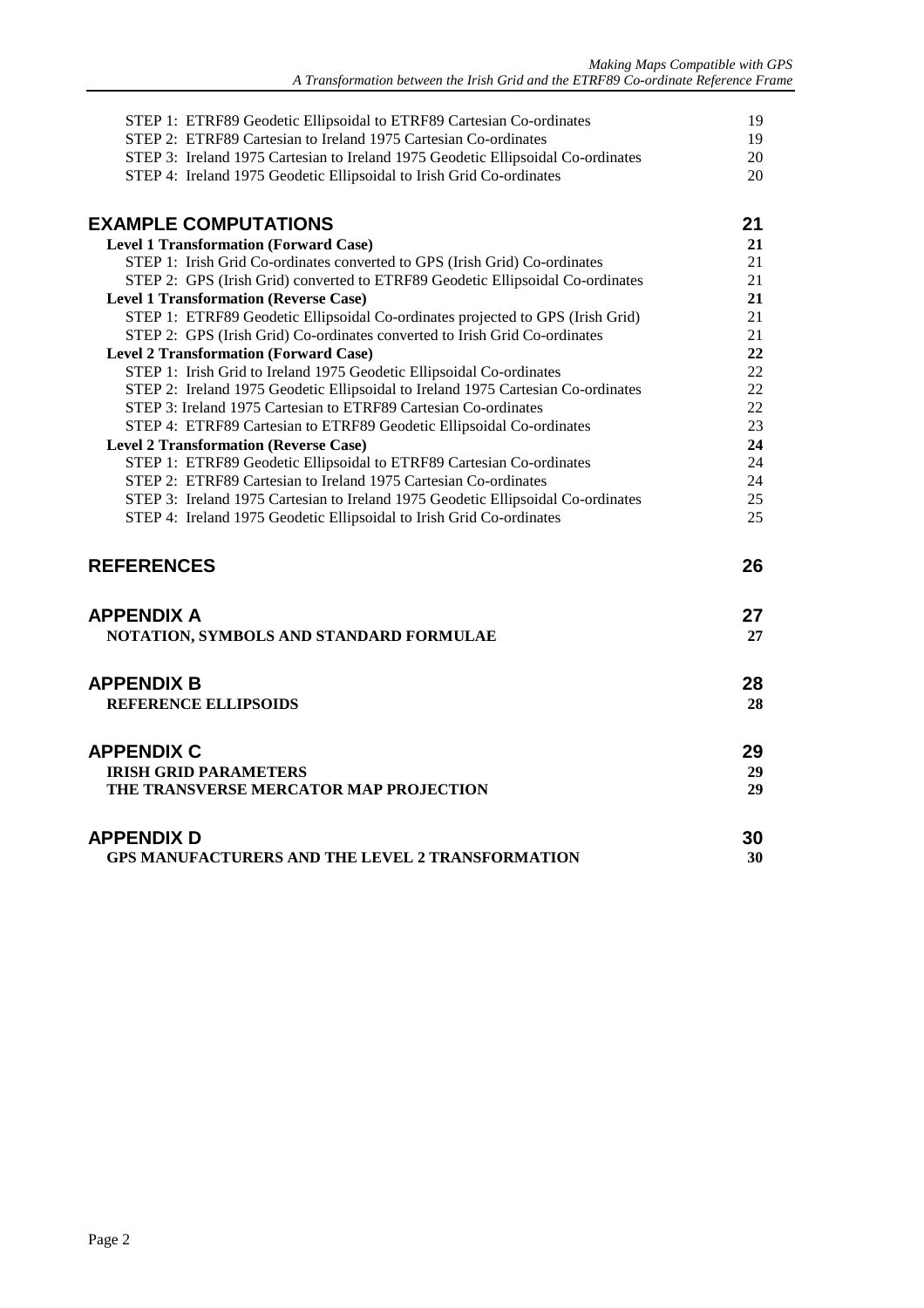## **INTRODUCTION**

<span id="page-4-0"></span>The Global Positioning System (GPS) allows a user with an appropriate receiver to obtain their position anywhere on or above the earth's surface. Although originally designed for military use, a large number of civilian applications have developed in recent years. GPS positions are based on a Global reference system that was originally defined to an accuracy of 1 metre. This reference system has been improved and refined in many regions of the Globe it is now possible to obtain sub-centimetre levels of accuracy, if the right equipment and techniques are employed.

The Irish Grid is the "framework" on which maps in Ireland are hung. All positions on Irish mapping are the result of a comprehensive series of observations carried out at triangulation stations throughout Ireland during the 1950's and 1960's. These observations used terrestrial based systems, such as theodolites and Electronic Distance Measuring devices. All the observations were combined into one mathematical computation for the whole of Ireland. This resulted in a solution for the positions of the triangulation stations, known as the Ireland 1975 (Mapping) Adjustment.

The GPS reference system and the Irish Grid have been derived by different methods, on different datums, within different reference frames and with positions expressed on different co-ordinate systems. Therefore, GPS positions are not directly compatible with the Irish Grid and they must be transformed in order to relate correctly.

This technical booklet describes how to convert Irish Grid positions to GPS positions, and vice versa. It is the second in a series of technical papers aimed at informing map users and the public in general alike on a number of technical matters.

Following a general overview of co-ordinate reference systems, the GPS reference system and the Irish Grid are briefly described. The approaches taken to transform GPS to Irish Grid positions are then outlined. A description of two of these methods available are then provided, with worked examples.

#### *Acknowledgements*

We acknowledge the work of the Institute of Engineering Surveying & Satellite Geodesy (IESSG) at the University of Nottingham who developed the transformation under contract for Ordnance Survey Ireland and the Ordnance Survey of Northern Ireland.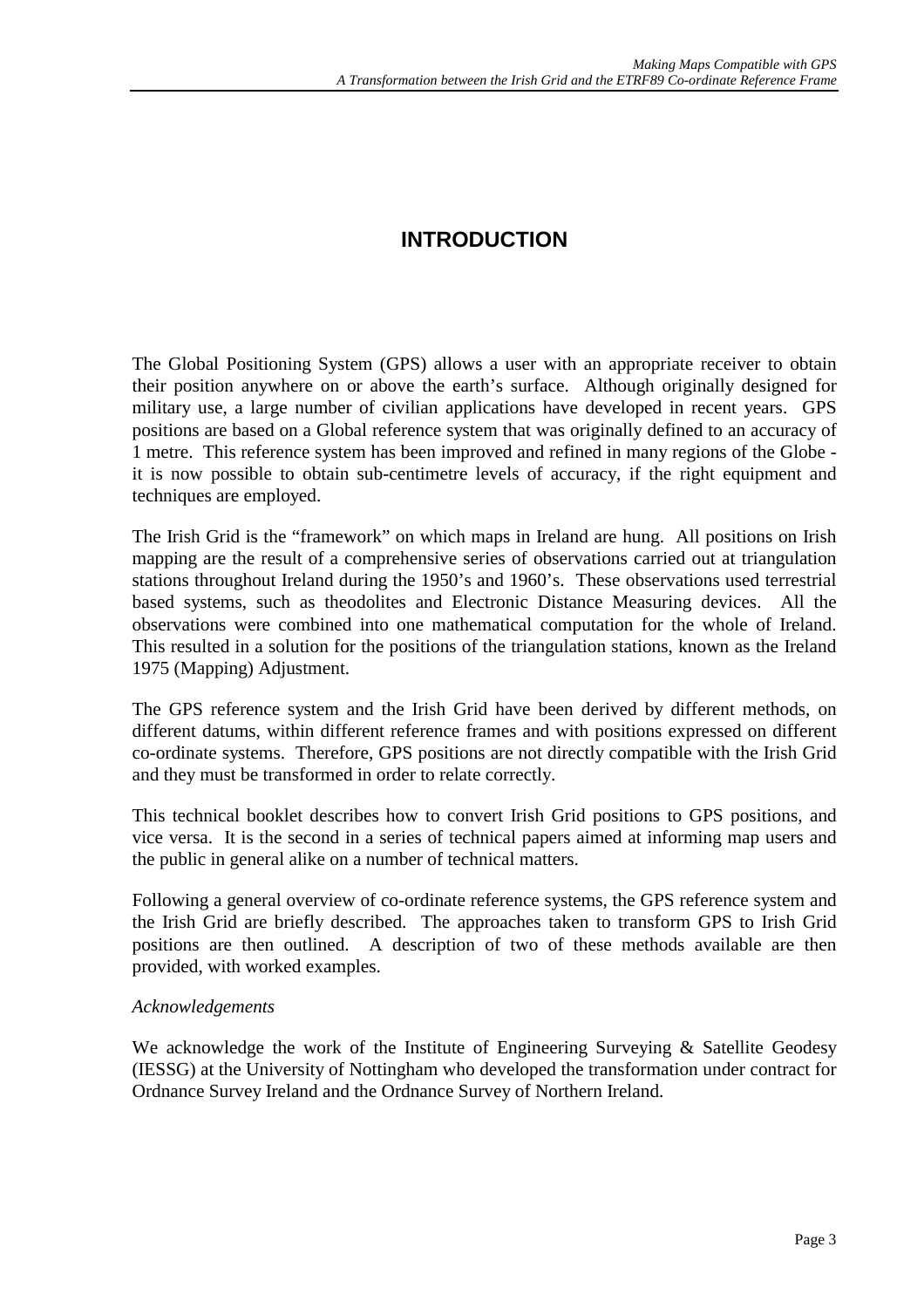## <span id="page-5-0"></span>**GEODETIC CO-ORDINATE REFERENCE SYSTEMS**

#### *Introduction*

Positions may be expressed in one of three basic forms, 3D earth centred Cartesian, geographical or plane co-ordinates. Each form is dependent upon a reference system, and positions will differ for different reference systems. This section introduces the basic concepts of Cartesian, Geographical and Plane co-ordinates. Transformation between reference systems is introduced, and finally the GPS reference system and the Irish Grid reference system are outlined.

#### *Cartesian Co-ordinates*

Positions may be given in absolute terms, relative to the earth's centre of mass, or an assumed centre (as implied by a geodetic datum). In this system a position is defined in 3 dimensional space by an X, Y, Z co-ordinate triplet. The Z axis passes through the centre of the earth (or reference ellipsoid) and the poles, the X axis through the centre and the Greenwich meridian, and the Y axis at right angles to these. Other parameters may define this system, but are not directly relevant here.



**Diagram 1** *: Cartesian Co-ordinates.*

If the 3-dimensional earth centred co-ordinate system is associated with a reference ellipsoid, positions may be transformed to or from geographical co-ordinates, using standard mathematical formulae (Reference [3] & [6]).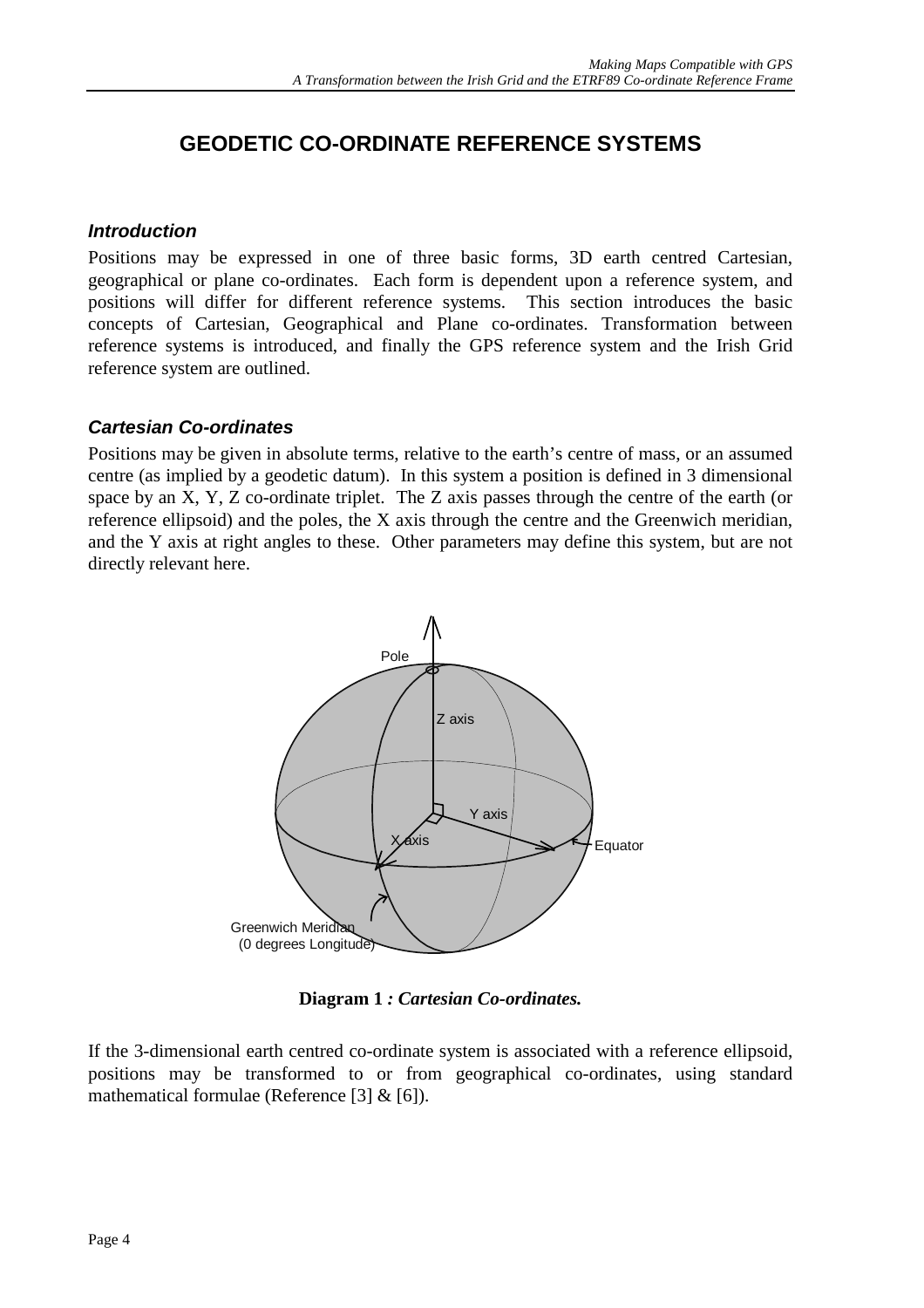# <span id="page-6-0"></span>*Geographical Co-ordinates* Pole Greenwich Meridian (0 degrees Longitude) Equator Latitude Longitude P

**Diagram 2 :** *Geographical Co-ordinates.*

A position P on the earth's surface can be defined in terms of it's latitude,  $\phi$ , longitude,  $\lambda$ , and height, h (height above the reference ellipsoid). The expression of such a position requires a reference ellipsoid. This reference ellipsoid is the nearest simple mathematical shape to the shape of the earth. The size, shape and position of the reference ellipsoid are dependent upon the extent of the area to be mapped, and the technology used to determine the shape of the earth in that area. The defining parameters of the reference ellipsoid, its position and orientation are known as the geodetic datum.

#### *Plane Co-ordinates*



**Diagram 3 :** *Plane Co-ordinates*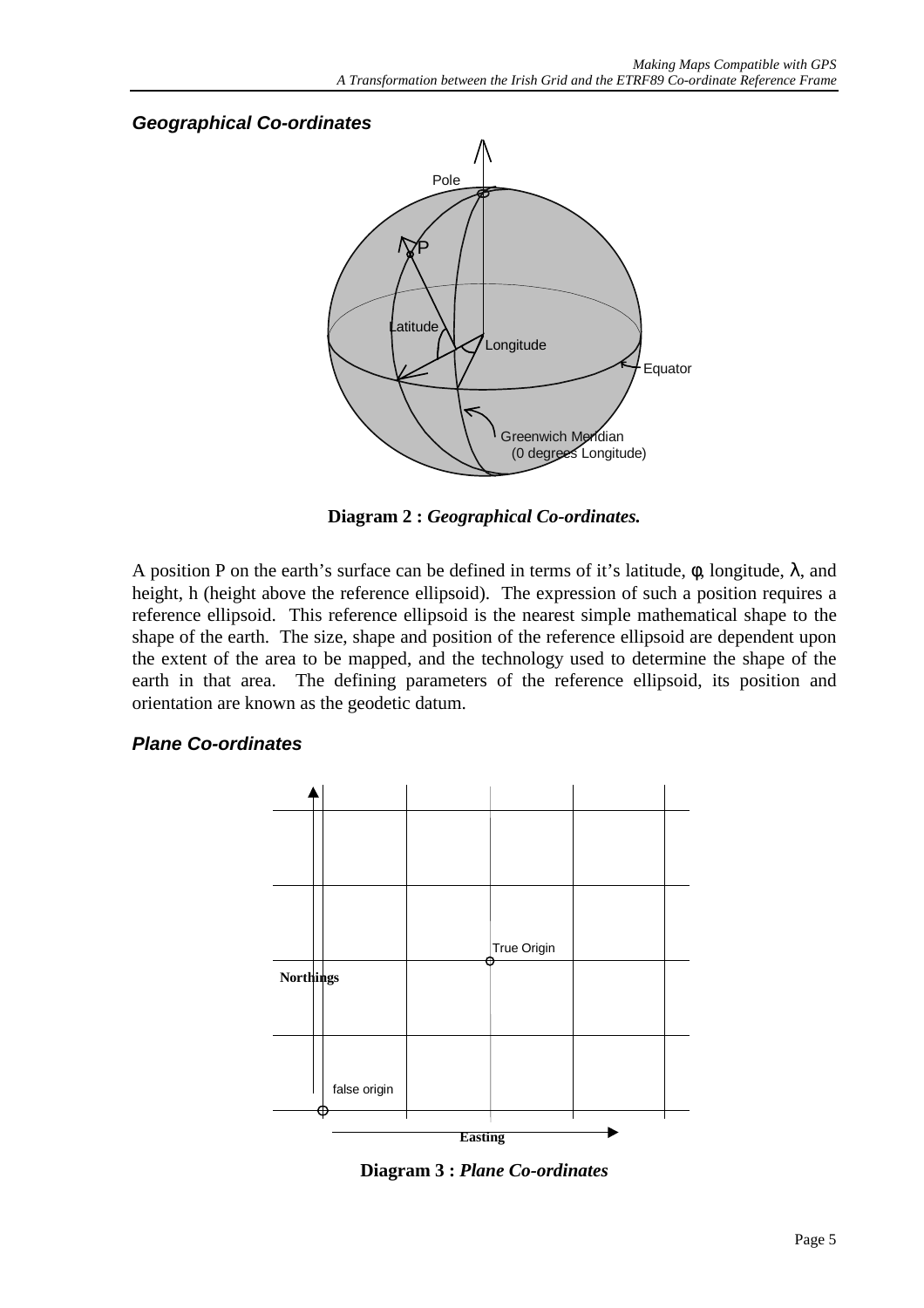<span id="page-7-0"></span>It is usual to depict features from the earth's surface on paper, or some other two dimensional medium. This is achieved by mathematically projecting geographical co-ordinates onto a plane [1]. Positions can then be expressed in terms of eastings and northings.

- Eastings are the distance, in metres, in an easterly direction from some origin.
- Northings are the distance, in metres, in a northerly direction from some origin.

#### *Transformation between Geodetic Datum*

The three co-ordinate forms described above are each dependent upon a Geodetic Datum. Thus the description of the position of a point or set of points should include the reference system used. Because of the possibility of two different geodetic datum, one physical point on the earth's surface could have two different co-ordinates. Therefore it is necessary to relate the two by some mathematical transformation in order to express co-ordinates in the same system.

A number of different procedures are available for performing co-ordinate transformations between different reference systems. The advantages and disadvantages of each procedure must be considered in terms of the systems' to be modelled, the accuracy required, and the simplicity of application. There are three basic forms of transformation procedure commonly used; Plane [2], Helmert or Molodenskii [4] and Multiple Regression [4].

#### *Irish Grid Reference System*

The Irish Grid is a plane co-ordinate system based on a modified Transverse Mercator Projection. Map positions expressed in this system are based on a co-ordinate reference frame observed by two primary triangulation's during the 1950's and 60's, and combined in one adjustment in 1975 to produce geographic positions (latitude and longitude) for the primary stations in the reference frame. This adjustment is known as the 1975 (Mapping) Adjustment. A modified Airy ellipsoid was used as the figure for the earth. The Geodetic Datum is known as the 1965 Datum, and is defined by the positions of the ten Northern Ireland primaries (as defined by the 1952 adjustment) and the positions of two primary stations in the Republic (as defined by the 1965 adjustment).

Geographic co-ordinates  $(\phi, \lambda)$  were projected onto the plane grid using standard Transverse Mercator projection formulae with Irish parameters [1]. Secondary and tertiary triangulation's, traverses and mapping control subsequently established Irish Grid (Eastings and Northings) positions relative to this co-ordinate frame, from which all mapping have been based since the mid 1970's.

Positions on maps are expressed in two dimensions as Eastings (E) and Northings (N) relative to a false origin. Re-projection of two dimensional grid co-ordinates (E,N) back into geographic or ellipsoidal co-ordinates  $(\phi, \lambda)$  are possible by using standard formulae [1].

Recent measurement's have confirmed the consistency of positions within the network as generally better than 25 cm's (between adjacent stations) which confirms the quality of the Irish Reference system. However, modern measurement techniques use a global reference system, and these indicate that the absolute accuracy of the Irish Reference framework is everywhere better than 1 m.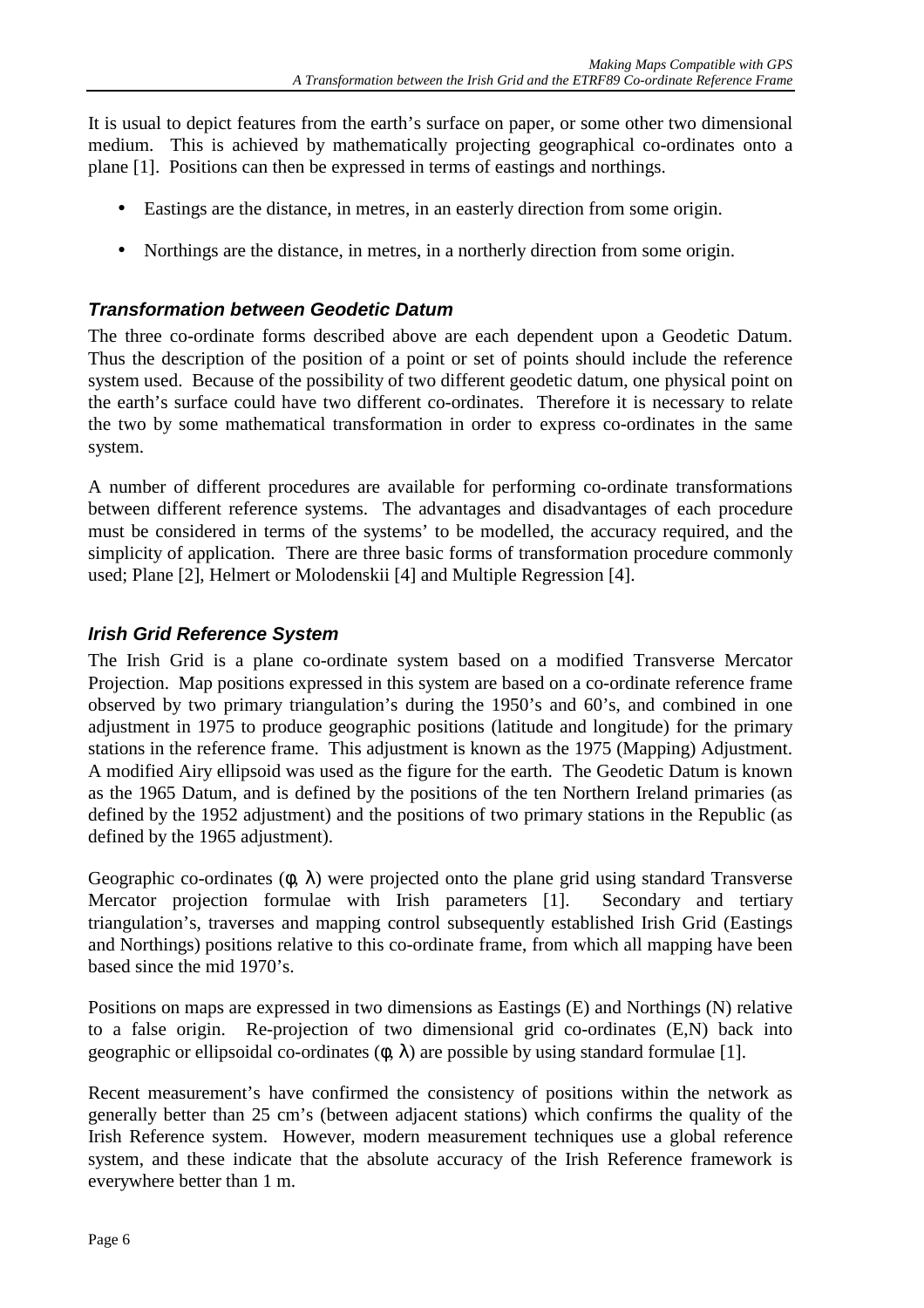#### <span id="page-8-0"></span>*GPS reference system*

#### WGS84 and GRS80

The adoption of regional or local reference ellipsoids results in different positions for the same point along common boundaries between two different regions. The development of a global reference system was largely driven by international military requirements, and resulted in the World Geodetic System, WGS84. WGS84 is a geocentric reference ellipsoid and a geodetic datum, in that it defines the centre of mass of the earth as its origin, and the direction of the earth's axis as the minor axis of the reference ellipsoid. GRS80 is a further refinement of the WGS84, and is coincident with WGS84 at the metre level. Although WGS84 was originally defined to a precision of 1 m in any axis, more precise reference systems have been defined internationally (such as ITRF) and regionally (such as ETRF) using the GRS80 ellipsoid and high precision satellite observations at global and regional geodetic observation facilities.

#### ETRS89

The high precision geodetic global reference frame is known as the International Terrestrial Reference Frame (ITRF), with positions expressed as three dimensional earth centred Cartesian co-ordinates. Geographic co-ordinates (latitudes and longitudes) are based on the GRS80 ellipsoid as a best fitting global figure for the earth. Within Europe a network of permanently recording geodetic facilities have enabled a precise subset of the ITRF to be established, known as the European Terrestrial Reference Framework (ETRF). Due to the precision of modern measurements, movements of stations have been detected between sets of observations taken at different times and may result in inconsistency of positions observed at different times over a few years duration. Thus different co-ordinate systems are established, within the defining reference frame, linked to the epoch of the observation, and transformations have been defined between them, which move positions from those determined at the time of observations to a common system at a defined epoch. The adopted reference system for Europe is known as the European Terrestrial Reference System, 1989 (ETRS89).

Co-ordinates in ETRS89 are expressed as either three dimensional (X, Y, Z) Cartesian coordinates or as three dimensional ellipsoidal co-ordinates ( $\phi$ ,  $\lambda$  and H, Ellipsoidal height), based on the GRS80 ellipsoid.

#### IRENET95

During 1995 the Ordnance Surveys' in Ireland established a network of 173 stations, called IRENET, throughout Ireland which have positions computed in terms of ETRF89. Results indicate an accuracy of better than 20 mm overall, and a precision of only a few mm's. Thus, in terms of mapping in Ireland, it may be considered distortion free.

During the IRENET95 campaign observations were also taken to connect some of the IRENET stations to stations with Irish Grid positions. Therefore these stations have Ireland 1975 (Mapping) Adjustment co-ordinates.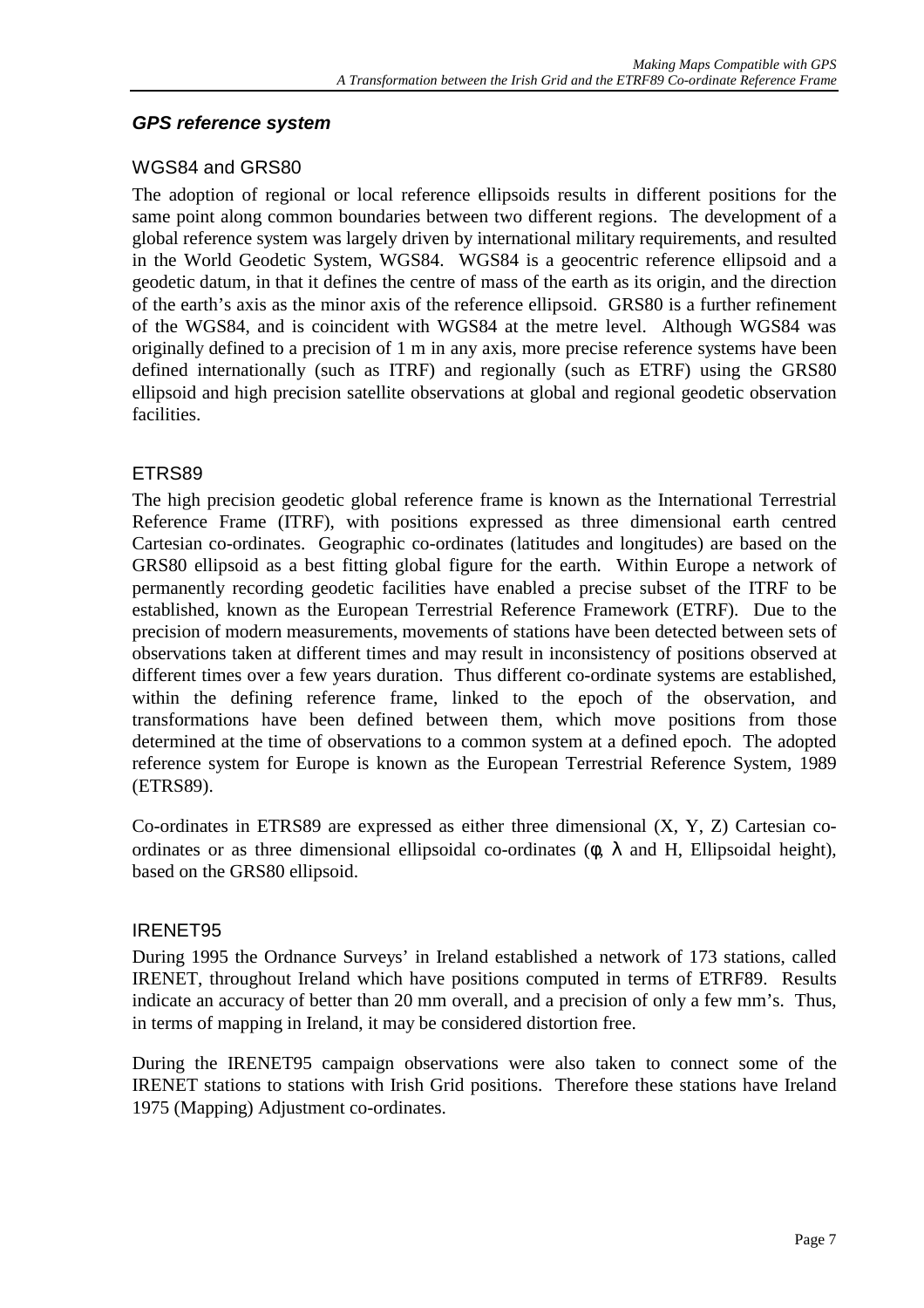## <span id="page-9-0"></span>**RELATING GPS AND MAPPING REFERENCE SYSTEMS**

#### *Comparisons*

IRENET 95 stations have been connected to the pre-existing mapping framework known as the Irish Grid. This enabled a comparison to be made between the size and position of Ireland, as defined from the older terrestrial based techniques with Ireland as measured today using satellite based GPS techniques.

Results [5] appear to indicate that Ireland is longer and wider than the previous measurement. In addition, the positions of points between reference systems appear to have shifted by an average of 54.3 metres to the NW as depicted in Diagram 4.



**Diagram 4 :** *Shift in position from Ireland 1975 to IRENET 95.*

#### *Why the difference?*

The major causes for the apparent movement are due to an improved understanding of the size, shape and position of the Earth, and the manner in which measurements of it are made.

In 1975 the position of the Earth's centre and the direction of its poles was implied by the adoption of the position of certain reference points on its surface, and the orientation between at least two such reference points. Within Ireland this was the nominal position of a station on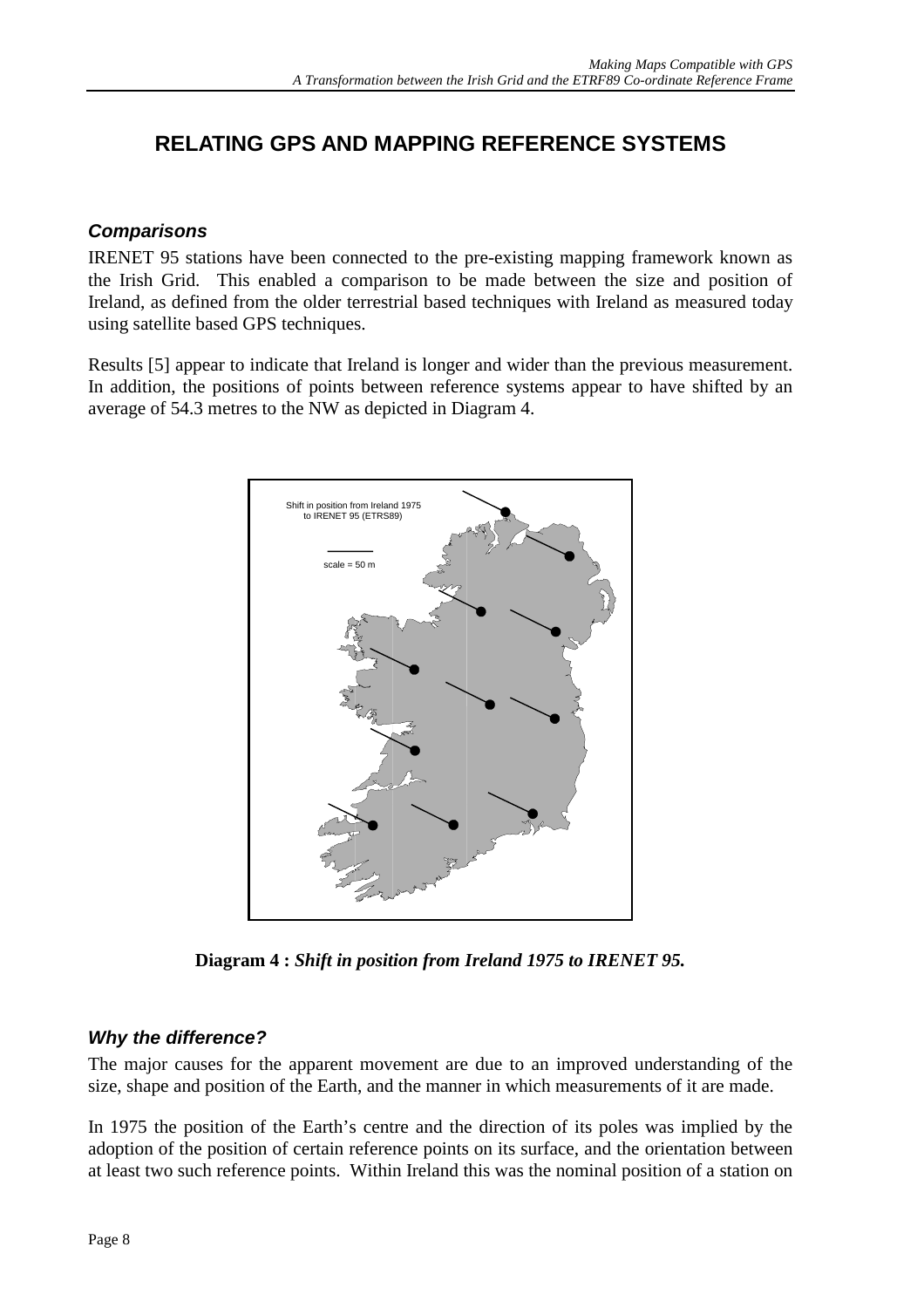<span id="page-10-0"></span>Slieve Donard, and the azimuth between the stations on Slieve Donard and Cuilcagh. The positions of these stations are, in effect, those originally determined in the 19th Century. The measurements used in the 1975 mapping adjustment were reduced to a mathematical reference surface known as the Airy Modified Ellipsoid. These parameters define the size, shape and position of a mathematical figure for the Earth in the vicinity of Ireland.

GPS observations are based on a different mathematical figure for the Earth, known as the GRS80 ellipsoid (also termed WGS84). This reference surface was chosen to give a best mean fit over the whole globe. As a consequence, the global figure may not fit as closely to the shape at one location. The GRS80 figure of the Earth is also aligned with the direction of the Earth's axis of rotation. The differences highlighted above are largely due to different figures for the Earth used by the two systems in the vicinity of Ireland. See Diagram 5.



**Diagram 5 :** *Exaggerated diagram of ellipsoids and earth surface.*

An additional, but smaller effect, is due to the different type of measurement technologies used. GPS is an order of magnitude more accurate than traditional, terrestrial techniques, and will therefore highlight any distortions in the original network.

To maximise the use of GPS for navigation and scientific work, it must relate to Irish Mapping. IRENET 95 allows the development of a series of "transformations" between the GPS and the Irish mapping reference system that will model the differences between the two. The transformation algorithm to be used will depend on the accuracy required.

#### *Relating GPS to Irish Maps.*

In order to relate the two systems we must relate the two figures for the Earth, and also attempt to model some of the distortions in the old system, if they are of a significant size. The level of sophistication required of the algorithm depends upon the accuracy required. 0.1mm at a map scale of 1:50 000 relates to 5m on the ground, implying an accuracy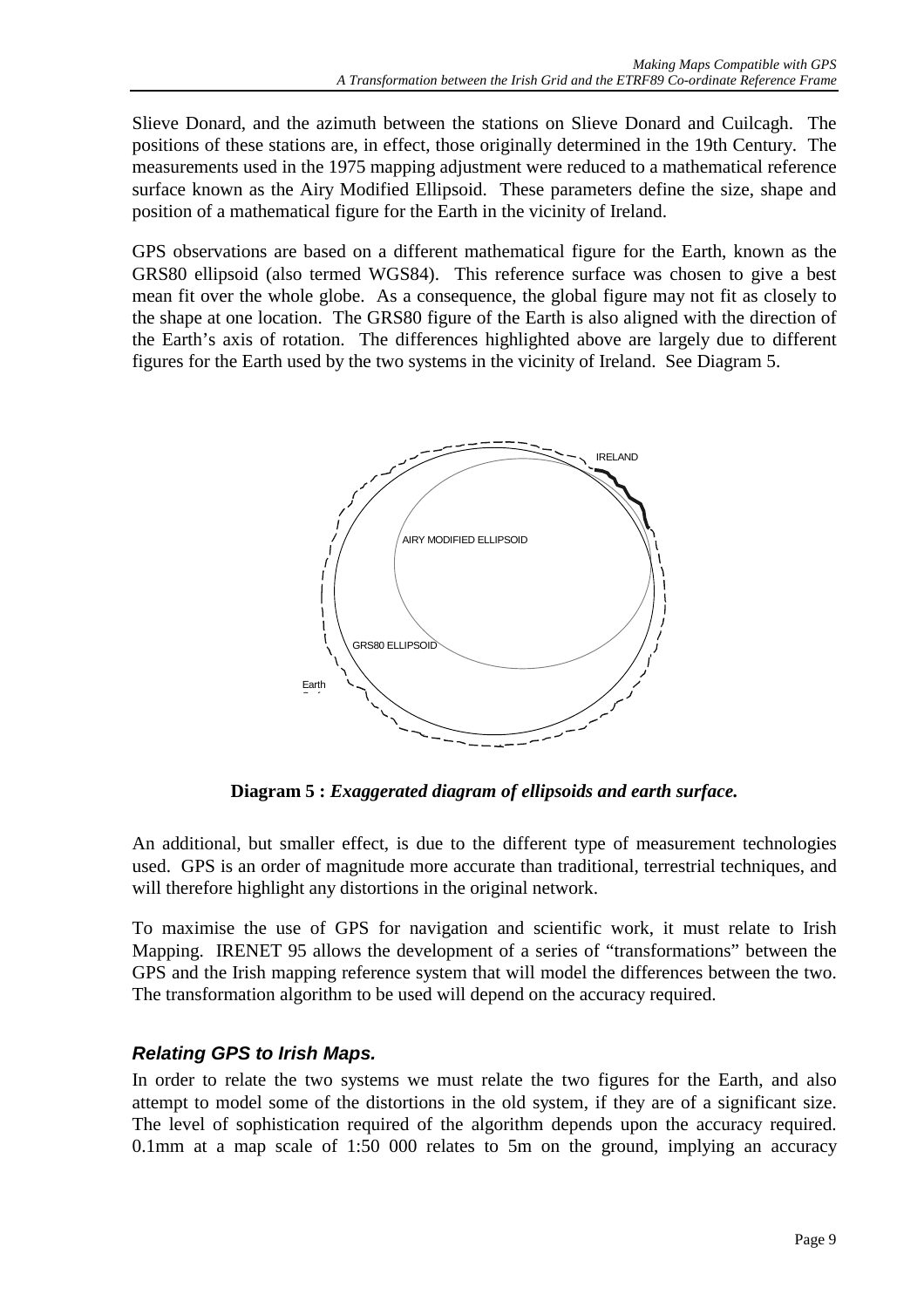requirement of ±5m. At a map scale of say 1:1 000, 0.1mm is 0.1 metre on the ground, therefore a more precise transformation is required.

Various levels of transformation have been developed and two are presented here.

- Level 1 Transformation (Easting and Northing Shifts)
- Level 2 Transformation (7 parameter Helmert)

For more precise transformations users should contact the relevant Ordnance Survey, Dublin or Belfast for advice.

To maintain the reversibility of the transformations – agreement when transforming from one system to another and back again – it is important that the same level of transformation is used in both directions (Forward Case and Reverse Case).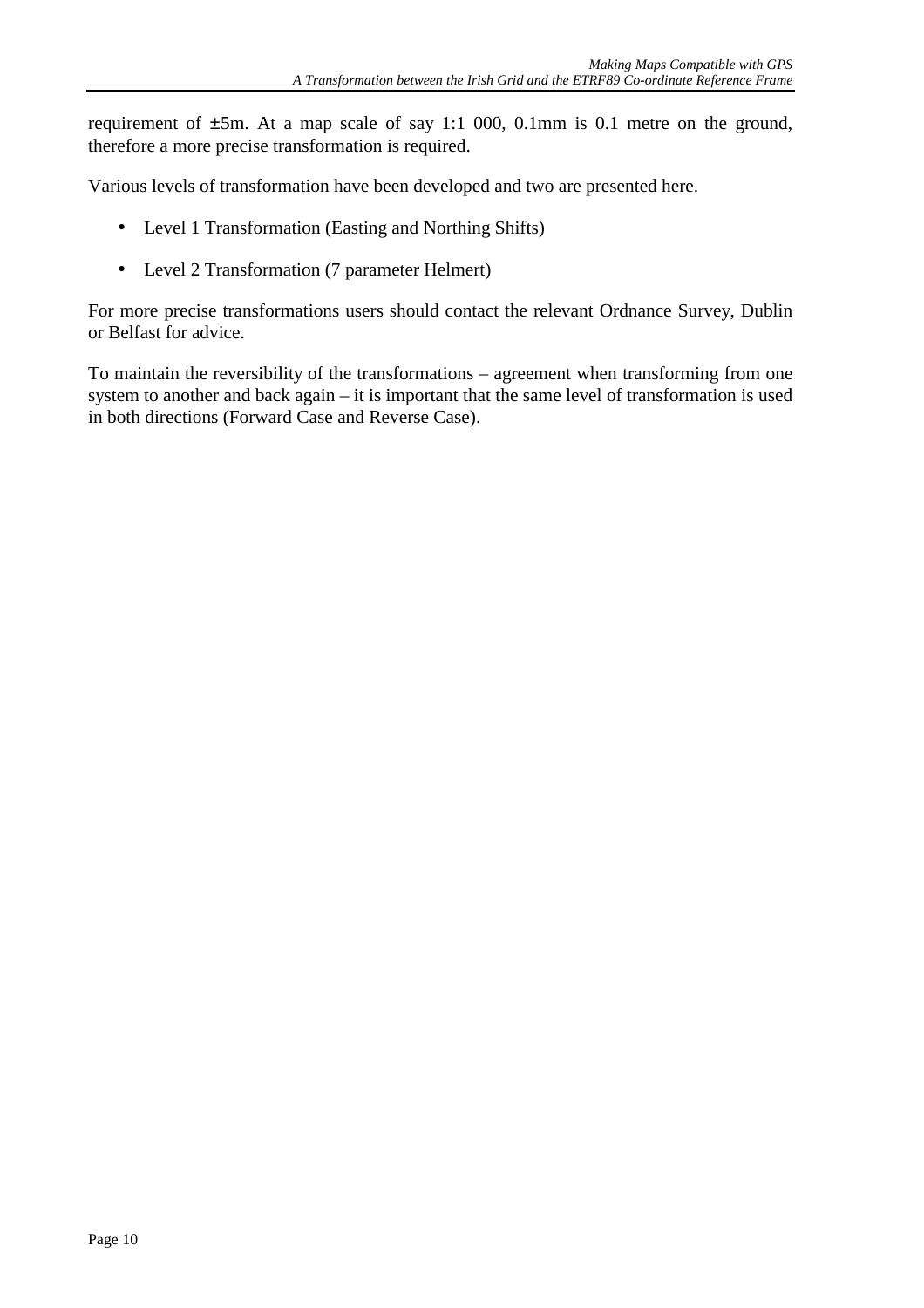## <span id="page-12-0"></span>**LEVEL 1 TRANSFORMATION (EASTING AND NORTHING SHIFTS)**

Due to the quality of the Ireland 1975 terrestrial network a simple shift of eastings and northings provide an adequate solution for most general purposes.

#### *Derivation*

Latitude and Longitude GPS positions (on the GRS80 reference ellipsoid) at the eleven zero order stations were projected into Eastings and Northings using the Transverse Mercator projection, with Irish Grid parameters. These positions may be termed GPS (Irish Grid).

Easting and Northing Irish Grid positions at these eleven stations were then subtracted from GPS (Irish Grid) positions, and a mean shift calculated, to give a difference in Easting (dE) and a difference in Northing (dN) from ETRF89 (GPS) to Ireland 1975 (Irish Grid) as follows:

 $dE$  +49.0 m to the Easting

dN -23.4 m to the Northing

These shifts were applied at 159 GPS points throughout Ireland, and the result compared with their known Irish Grid positions. The residuals are depicted in Table 1. The level of accuracy achieved is such that 95% of points transformed in this way are likely to be within 2 metres of their position in the IRENET95 reference frame.

|                             | dE(m) | dN(m)   | Vector $(m)$ |  |
|-----------------------------|-------|---------|--------------|--|
|                             |       |         |              |  |
| <b>Shift</b>                | 49.0  | $-23.4$ | 54.3         |  |
| Residuals at 159 points $=$ |       |         |              |  |
| Mean                        | 0.0   | 0.0     | 0.8          |  |
| <b>Stnd Dev</b>             | 0.5   | 0.2     | 0.1          |  |
| <b>RMSE</b>                 | 0.7   | 0.5     | 0.8          |  |
| Max                         | 1.3   | 1.0     | 1.5          |  |
| 1.96 x RMSE $(95\%)=$       |       |         | 1.6          |  |

#### **Simple Transformation GPS (ETRF89) to Map (Ireland 1975)**

#### **Table 1: Residuals after applying simple shift in Easting and Northing.**

This approach does not model any rotations or scale change between the two systems. However, as these are everywhere tested less than 1.5 m they are not significant given the required accuracy. Because of the simplicity of this approach over others, it is the preferred "simple" approach. The only requirement is for latitude and longitude GPS positions (on WGS84 or GRS80 ellipsoids) to be projected using the Transverse Mercator and Irish Grid parameters [1]. It should be noted that application of the transformation will not alter the accuracy of the mapping.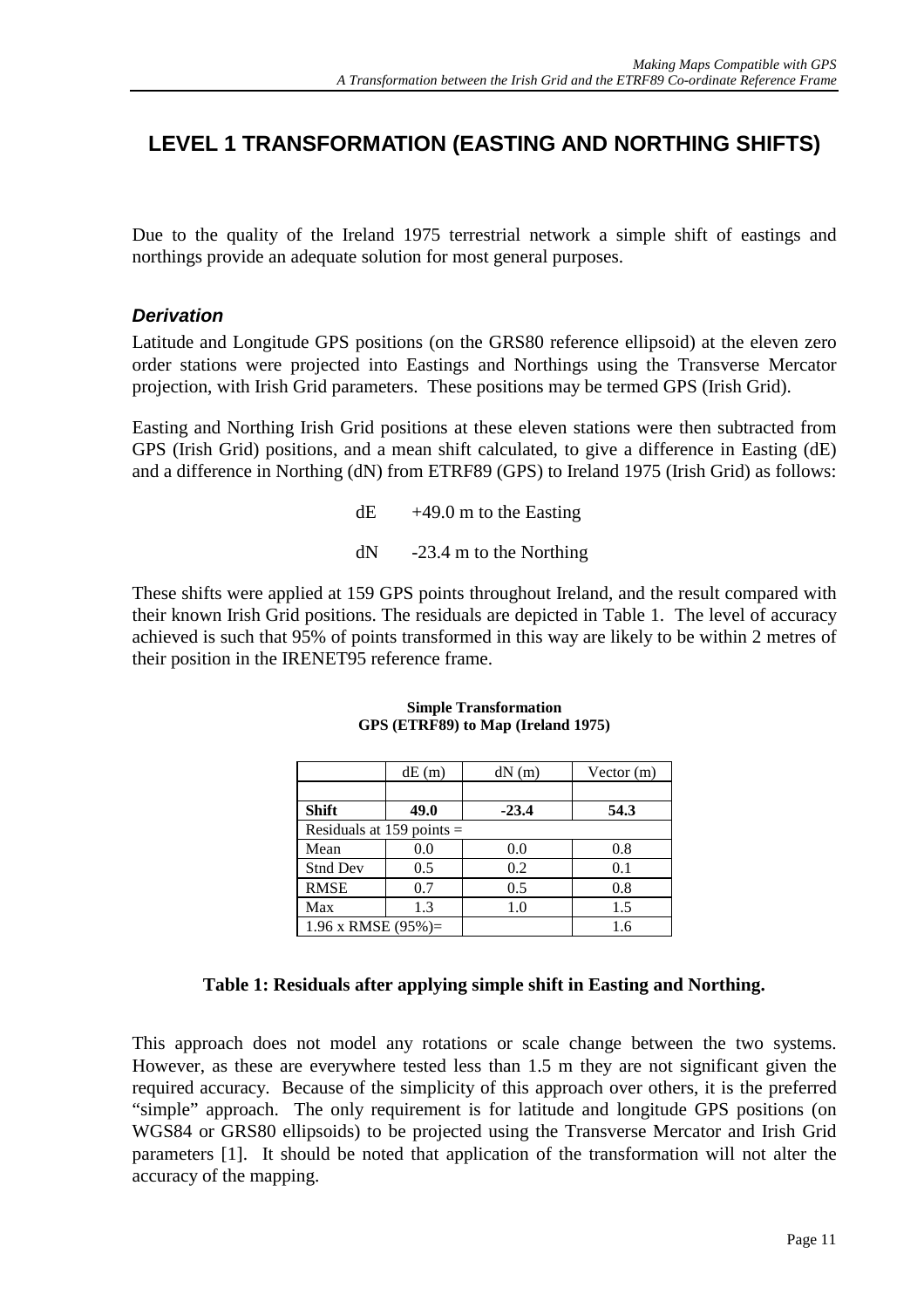#### <span id="page-13-0"></span>*Transformation Procedure*

In this paper for the implementation of the easting and northing shift transformation, 'system 1' is defined as Ireland 1975, and 'system 2' is defined as ETRF89, so that a 'forward' transformation from system 1 to system 2 converts from Ireland 1975 to ETRF89, and a reverse transformation from system 2 to system 1 converts from ETRF89 to Ireland 1975 as described in the following sections.

#### *Forward Transformation Procedure*

The forward transformation procedure is used when transforming from Irish Grid co-ordinates  $(Easting<sub>1</sub>, Northing<sub>1</sub>)$  to ETRF89 Geodetic Ellipsoidal co-ordinates (Latitude<sub>2</sub>, Longitude<sub>2</sub>) and involves the following steps:

- STEP 1: Irish Grid Co-ordinates converted to GPS (Irish Grid) Co-ordinates
- STEP 2: GPS (Irish Grid) converted to ETRF89 Geodetic Ellipsoidal Co-ordinates

STEP 1: Irish Grid Co-ordinates converted to GPS (Irish Grid) Co-ordinates Shifts of –49.0 metres in the easting and +23.4 metres in the northing are applied to Irish Grid Co-ordinates (Easting<sub>1</sub>, Northing<sub>1</sub>) to give GPS (Irish Grid) co-ordinates.

STEP 2: GPS (Irish Grid) converted to ETRF89 Geodetic Ellipsoidal Co-ordinates GPS (Irish Grid) co-ordinates are converted to ETRF89 geodetic ellipsoidal co-ordinates (Latitude<sub>2</sub>, Longitude<sub>2</sub>) using the GRS80 reference ellipsoid and standard Irish Grid parameters. For equations and computational method please refer to Reference [1].

#### *Reverse Transformation Procedure*

The reverse transformation procedure is used when transforming from ETRF89 Geodetic Ellipsoidal co-ordinates (Latitude<sub>2</sub>, Longitude<sub>2</sub>) to Irish Grid co-ordinates (Easting<sub>1</sub>, Northing<sub>1</sub>) and involves the following steps:

- STEP 1: ETRF89 Geodetic Ellipsoidal Co-ordinates projected to GPS (Irish Grid)
- STEP 2: GPS (Irish Grid) Co-ordinates converted to Irish Grid Co-ordinates

STEP 1: ETRF89 Geodetic Ellipsoidal Co-ordinates projected to GPS (Irish Grid) ETRF89 Geodetic Ellipsoidal co-ordinates (Latitude<sub>2</sub>, Longitude<sub>2</sub> on the GRS80 reference ellipsoid) are projected into Eastings and Northings using the Transverse Mercator projection, with Irish Grid parameters to give GPS (Irish Grid) co-ordinates. For equations and computational method please refer to Reference [1].

STEP 2: GPS (Irish Grid) Co-ordinates converted to Irish Grid Co-ordinates Shifts of +49.0 metres in the easting and -23.4 metres in the northing are applied to GPS (Irish Grid) Co-ordinates to give Irish Grid co-ordinates (Easting<sub>1</sub>, Northing<sub>1</sub>).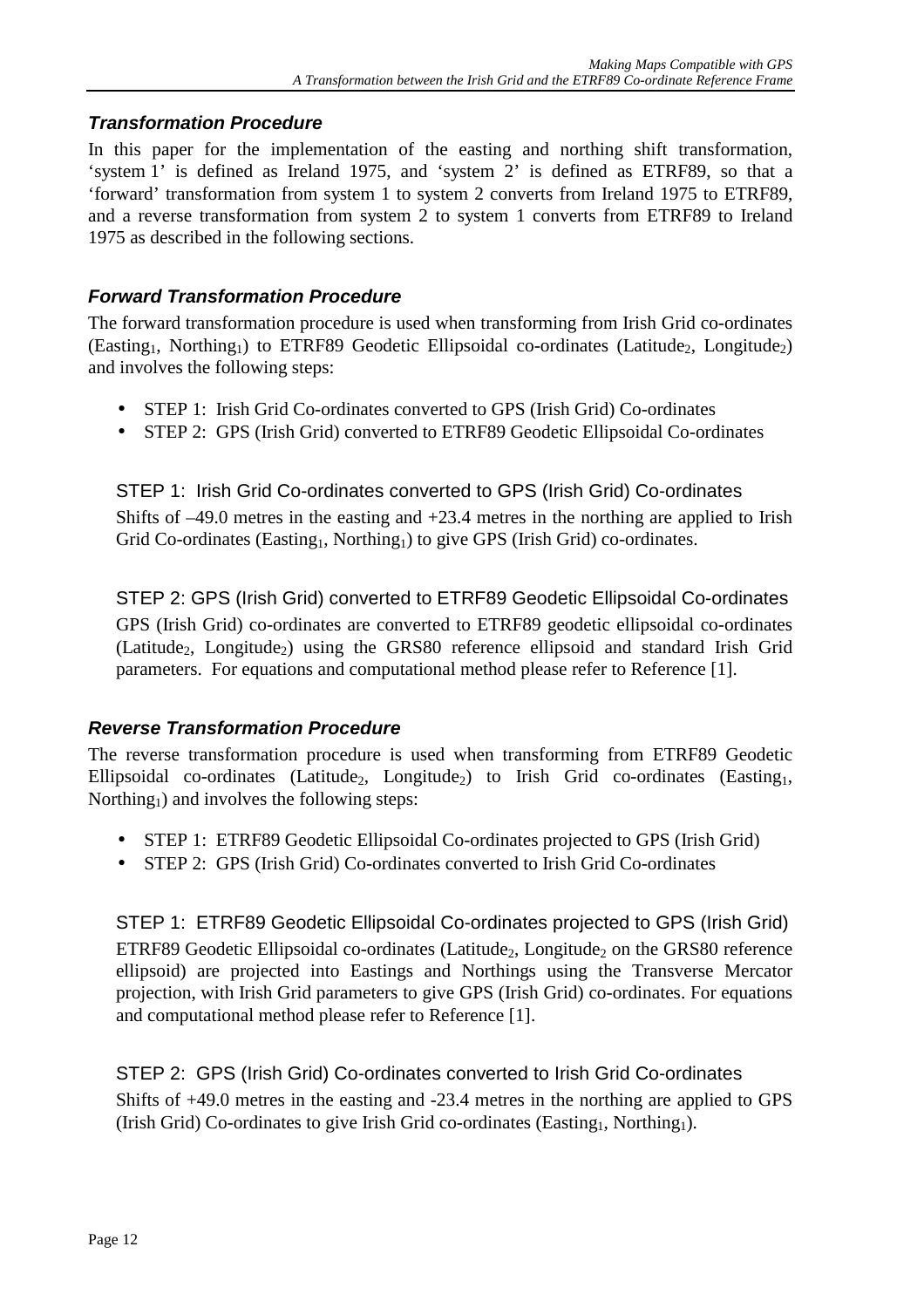## <span id="page-14-0"></span>**LEVEL 2 TRANSFORMATION (HELMERT 7 PARAMETER)**

#### *Introduction*

The Helmert transformation is one of the most common approaches for the transformation of co-ordinates from one reference system to another, which involves up to 7 systematic biases, namely 3 translations, 3 rotations and a scale factor. This transformation is carried out between two 3-dimensional Cartesian reference systems and therefore the co-ordinates of positions should be presented in (X,Y,Z) format.

As no unified projection method for the ETRF89 co-ordinate reference system has yet been adopted, this paper considers the ETRF89 geodetic ellipsoidal co-ordinates as the output and input co-ordinates for the described procedures.

It is the policy of Ordnance Survey Ireland and the Ordnance Survey of Northern Ireland to supply all GPS manufacturers with the Level 2 Helmert 7 parameter transformation for implementation in both hardware and software. At the time of this booklet going to print the following GPS manufacturers and Agents were identified and supplied with the Level 2 transformation (Appendix D).

#### *Transformation Criteria*

In the derivation of this Helmert transformation the following criteria were adhered to:

**Accuracy:** The transformation should remove datum differences and model the major distortions in the Ireland 1965 datum to an accuracy of ±40 cm. i.e. 95% of a set of transformed Ireland 1975 points should fall within 40 cm of their known ETRF89 coordinates, and *vice versa*.

**Invertability / Reversibility:** Any transformation derived should be capable of being used in the forward case (Ireland 1975 to ETRF89) and in the reverse case (ETRF89 to Ireland 1975).

**Uniqueness:** Any transformation derived should not allow the possibility of two transformed results for any given data point.

**Conformality:** The transformation should not distort shapes, such as buildings and boundaries, when transforming them from Ireland 1975 to ETRF89.

**Extensibility:** The area over which the transformation can be used should extend beyond the area over which it was derived. Specifically, the transformation should be derived from data points on land, and it will be used for some offshore applications.

#### *Method of Parameter Computation*

For the derivation of the Helmert transformation co-ordinates in both Ireland 1975 and ETRF89 were provided by the Ordnance Surveys of Ireland and Northern Ireland (as shown in Diagram 6). The co-ordinates of these stations were provided in the form of latitude,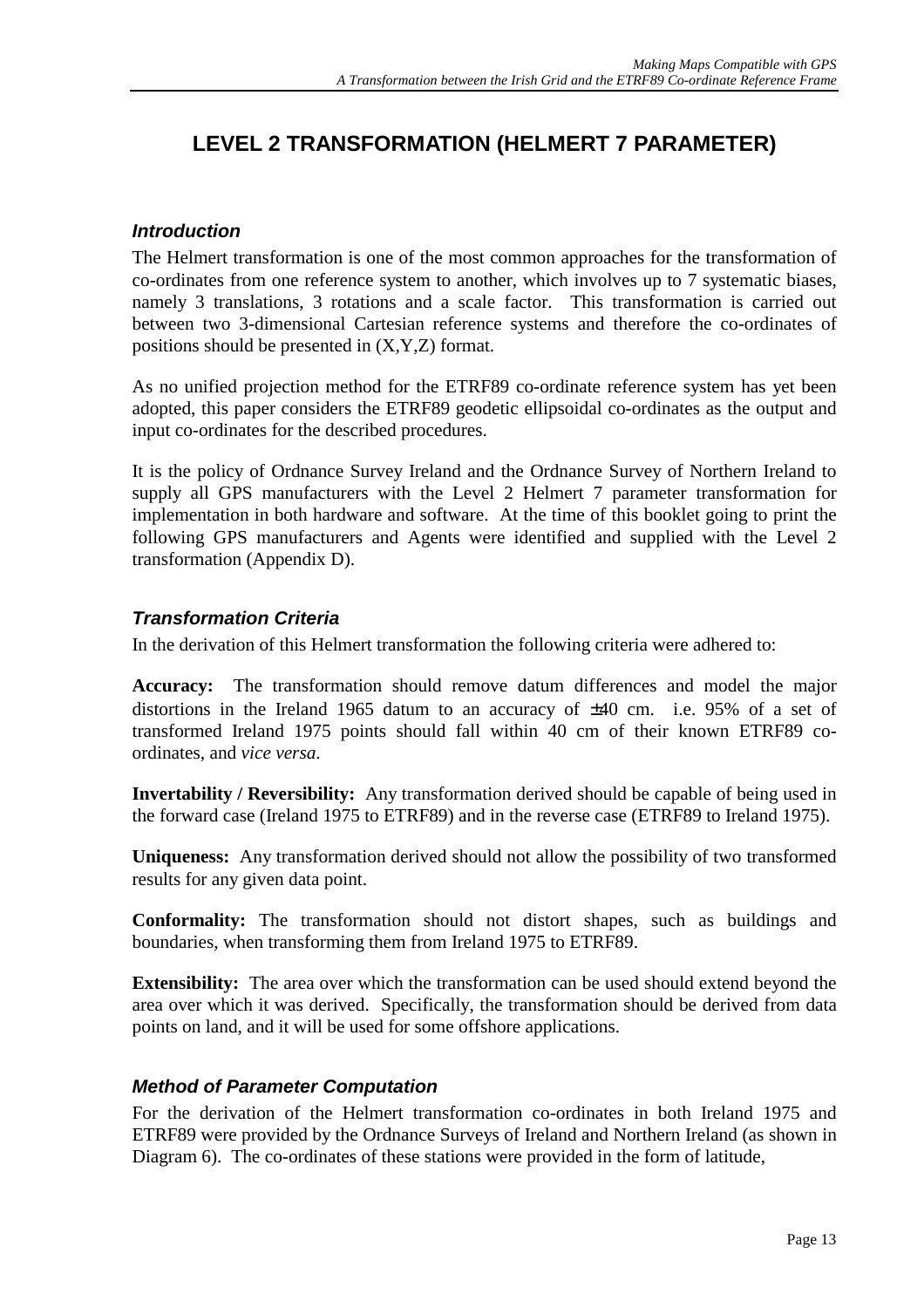

**Diagram 6 :** *The Distribution of Stations*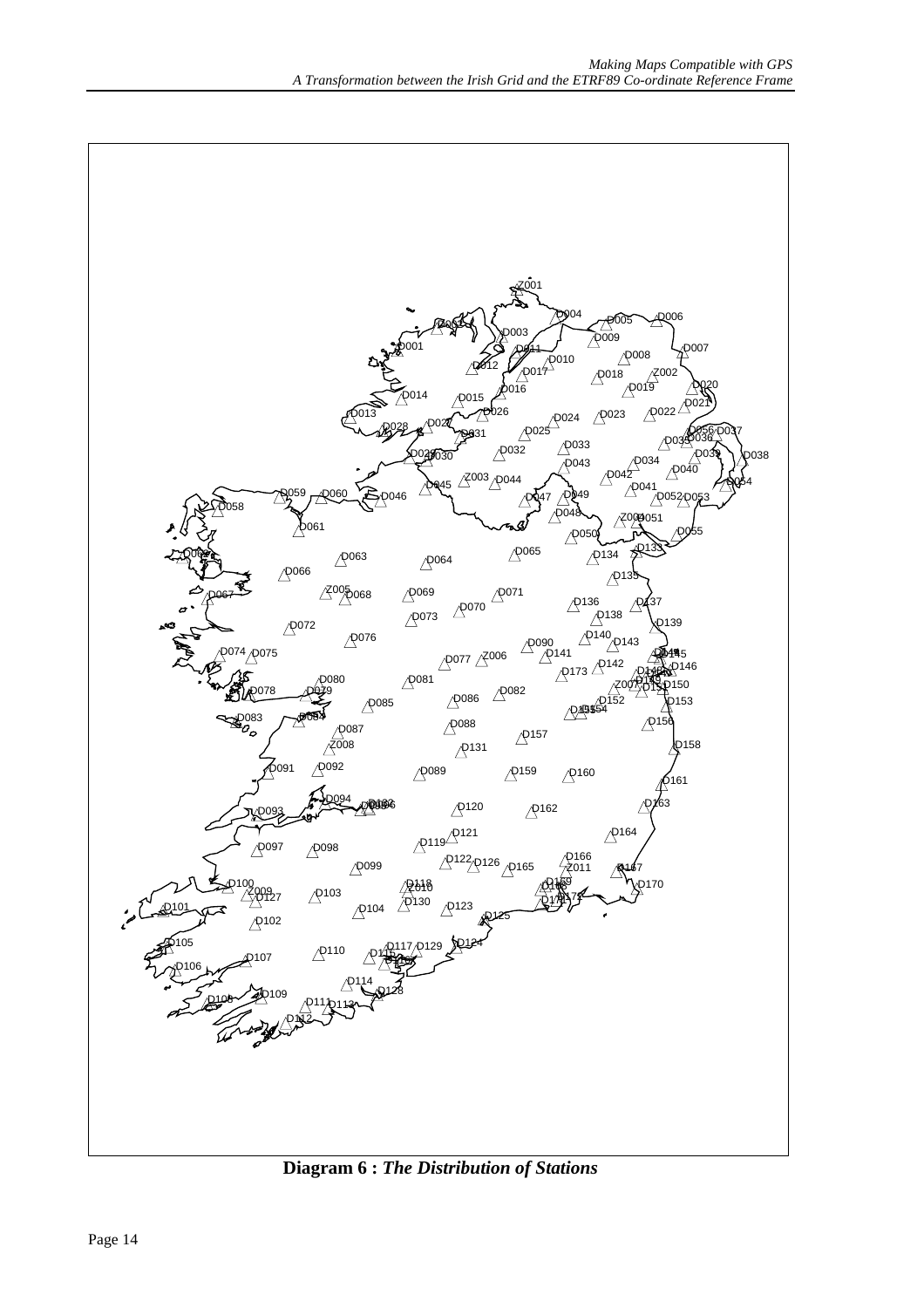<span id="page-16-0"></span>longitude and height. For the ETRF89 co-ordinates, the height above the GRS80 ellipsoid is given. For the co-ordinates in Ireland 1975, orthometric heights (above the geoid) are given. In order to convert the orthometric heights to ellipsoidal heights, a knowledge of the geoid is required – a mean geoid-ellipsoid separation of 2.5 metres was assumed for all Ireland 1975 orthometric heights to convert them to ellipsoidal heights. However, the transformation was designed for 2 Dimensional co-ordinate transformations.

#### *Assessment of 7 Parameter Helmert Transformation*

In the following tests, a random selection of 132 (75%) stations was used for the generation of the Helmert transformation parameters, and the remaining 51 stations (25%) were used to test the algorithm by applying the parameters derived from the 75%. The final transformation parameters were determined using all data (100%).

#### **Accuracy**

In the assessment of the accuracy of the Helmert transformation an evaluation was carried out on test data (25%) based on the Root Mean Squared Error (RMSE), maximum and 95 % values of the residuals. The level of accuracy achieved is such that 95% of points transformed from one reference system are likely to be within 1 metre of their position in the other reference system and visa versa.

#### Invertability / Reversibility

In the assessment of the Helmert invertability / reversibility two reverse algorithms were tested. The first algorithm uses the approximate inversion of the scale and rotation matrix (as described in the paper), and the second uses an iteration algorithm. To test the invertability of the Helmert transformation, all stations in Ireland 1975 (100%) were transformed to ETRF89 and then transformed back to Ireland 1975. With the approximate inversion algorithm, the maximum difference after forward and reverse transformations was less than 0.5 mm. For the iteration algorithm, the maximum difference was less than  $10^{-5}$  mm. Therefore the approximate inversion algorithm is suitable for most applications but the iteration algorithm is more precise.

#### **Uniqueness**

The Helmert transformation is continuous over the whole of Ireland, so there is no possibility of discrepancy between adjoining regions.

#### **Conformality**

In order to test the conformity of the Helmert transformation, the deformation of different sizes of squares were examined. Test squares of all sizes and orientation were located at all 183 stations in order to cover all regions of Ireland. It was found that the deformation caused by the Helmert transformation was very small, the maximum angle error is less than  $1.8x10^{-2}$ arc seconds for a square up to 100 km. The offset is less than 0.3 cm for the 100 km square.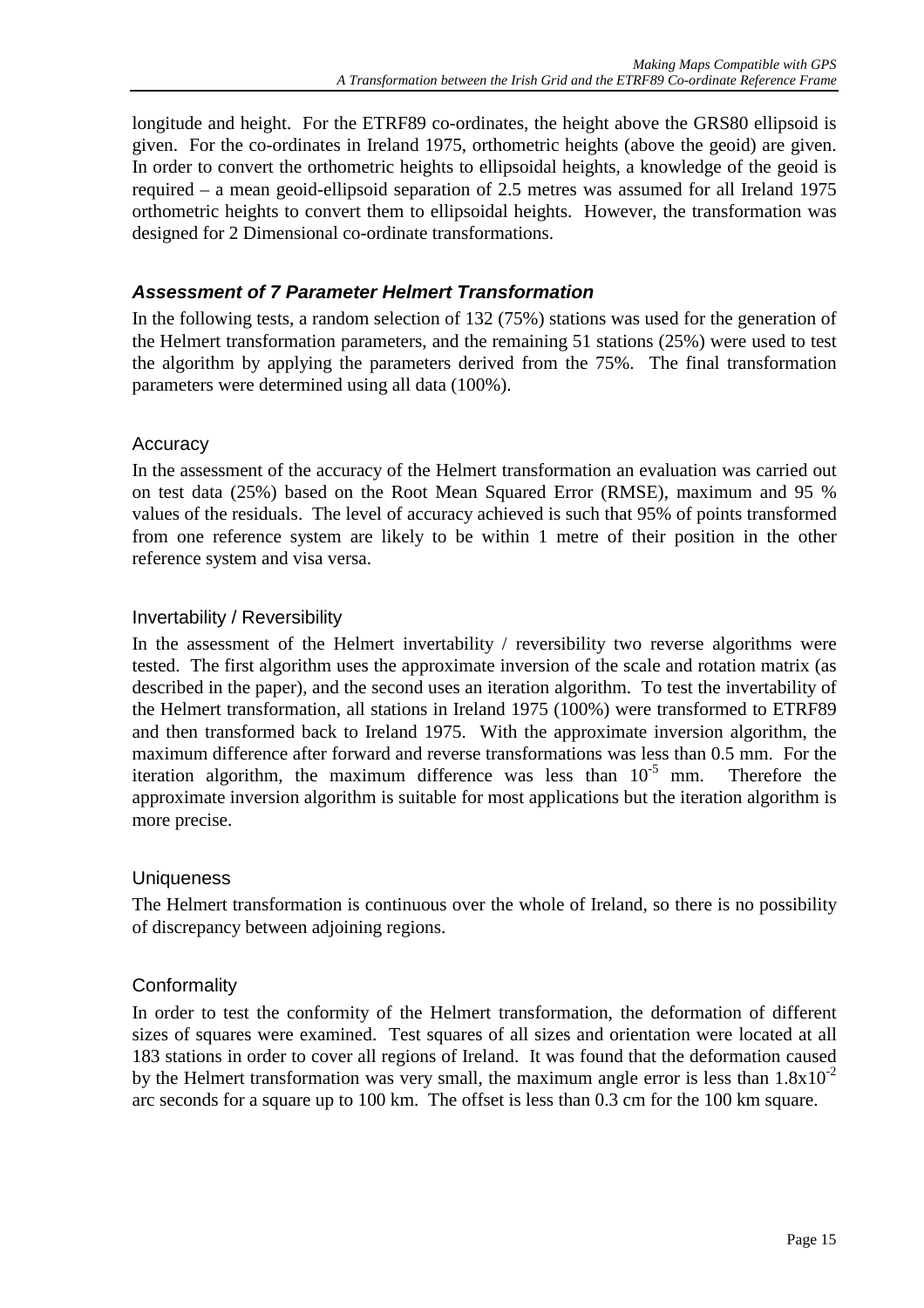#### <span id="page-17-0"></span>**Extensibility**

In order to test the extensibility of the Helmert transformation the whole set of stations was divided into two blocks. The stations within the block were used to generate the transformation parameters and the stations surrounding the block were used to test the generated transformation model. It was found that the residuals inside and outside the test block were quite similar, indicating that the Helmert transformation has very good extensibility.

### *Helmert 7 Parameters*

The transformation parameters derived from all stations are given in Table 2 below. It should be noted that application of the Helmert 7 parameter transformation will not alter the accuracy of the mapping. Rotations are applied as radians, for conversion see Level 2 transformation example computations, Step 3.

| Translations   |          | Rotations      |          |
|----------------|----------|----------------|----------|
| $\Delta X$ (m) | +482.530 | $\theta$ x (") | $+1.042$ |
| $\Delta Y$ (m) | -130.596 | $\theta$ y (") | $+0.214$ |
| $\Delta Z$ (m) | +564.557 | $\theta$ z (") | $+0.631$ |
| Scale (ppm)    | $+8.150$ |                |          |

#### **Table 2 : Helmert Transformation Parameters**

#### *Transformation Procedure*

In this paper for the implementation of the Helmert transformation, 'system 1' is defined as Ireland 1975, and 'system 2' is defined as ETRF89, so that a 'forward' transformation from system 1 to system 2 converts from Ireland 1975 to ETRF89, and a reverse transformation from system 2 to system 1 converts from ETRF89 to Ireland 1975 as described in the following sections. See Appendices A, B & C for reference information.

#### *Forward Transformation Procedure*

The forward transformation procedure is used when transforming from Irish Grid co-ordinates  $(Easting<sub>1</sub>, Northing<sub>1</sub>)$  to ETRF89 Geodetic Ellipsoidal co-ordinates (Latitude<sub>2</sub>, Longitude<sub>2</sub>) and involves the following four steps:

- STEP 1: Irish Grid to Ireland 1975 Geodetic Ellipsoidal Co-ordinates
- STEP 2: Ireland 1975 Geodetic Ellipsoidal to Ireland 1975 Cartesian Co-ordinates
- STEP 3: Ireland 1975 Cartesian to ETRF89 Cartesian Co-ordinates
- STEP 4: ETRF89 Cartesian to ETRF89 Geodetic Ellipsoidal Co-ordinates outlined.

## $E_1, N_1 \rightarrow \text{Lat}_1, \text{Long}_1 \rightarrow X_1, Y_1, Z_1 \rightarrow \boxed{\Gamma} \rightarrow X_2, Y_2, Z_2 \rightarrow \text{Lat}_2, \text{Long}_2$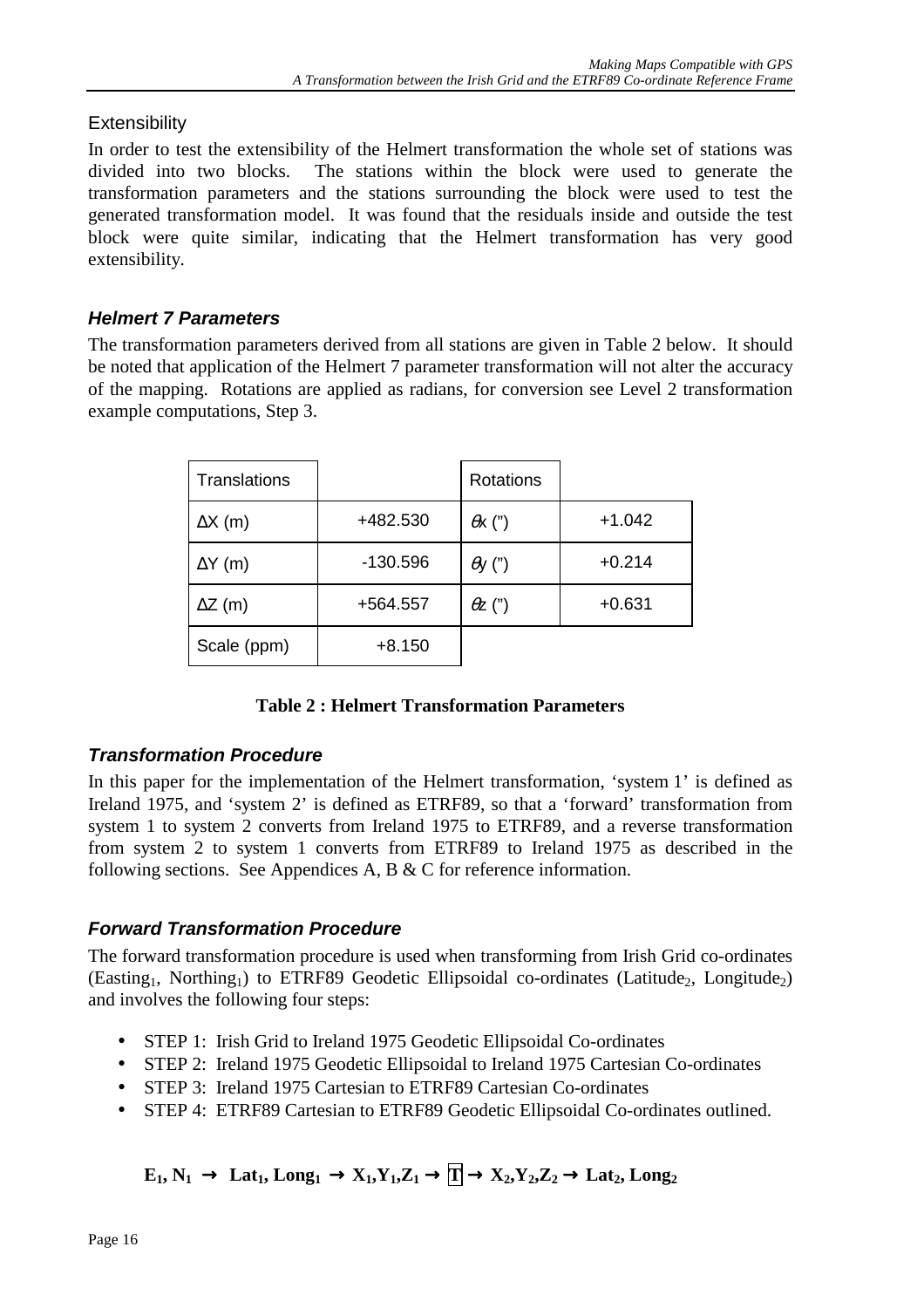#### <span id="page-18-0"></span>STEP 1: Irish Grid to Ireland 1975 Geodetic Ellipsoidal Co-ordinates

Irish Grid co-ordinates (Easting<sub>1</sub>, Northing<sub>1</sub>) are converted to Ireland 1975 geodetic ellipsoidal  $co-ordinates$  (Latitude<sub>1</sub>, Longitude<sub>1</sub>) using standard equations. For an explanation and computational example on how this conversion is implemented please see Reference [1].

#### STEP 2: Ireland 1975 Geodetic Ellipsoidal to Ireland 1975 Cartesian Co-ordinates

Ireland 1975 geodetic ellipsoidal co-ordinates (Latitude<sub>1</sub>, Longitude<sub>1</sub>) referenced to the modified Airy ellipsoid are converted to Ireland 1975 Cartesian co-ordinates (*X*1, *Y*1, *Z*1) using the following standard equations:

$$
v = \frac{a}{(1 - e^2 \sin^2 \phi_1)^{1/2}}
$$
  
\n
$$
X_1 = (v + h) \cos \phi_1 \cos \lambda_1
$$
  
\n
$$
Y_1 = (v + h) \cos \phi_1 \sin \lambda_1
$$
  
\n
$$
Z_1 = (v(1 - e^2) + h) \sin \phi_1
$$

Where :

ν= Prime vertical radius of curvature

- $a =$  Semi-major axis of the modified Airy ellipsoid (6,377,340.189 m)
- $e^2$  = Eccentricity squared of the modified Airy ellipsoid (0.006 670 540 15)
- $\phi_1$  = Latitude (decimals of a degree)

 $\lambda_1$  = Longitude (decimals of a degree)

 $h =$  Ellipsoidal Height (metres)

If the ellipsoidal height is unknown, it should be treated as zero in the above equations.

#### STEP 3: Ireland 1975 Cartesian to ETRF89 Cartesian Co-ordinates

Ireland 1975 Cartesian co-ordinates  $(X_1, Y_1, Z_1)$  are transformed to ETRF89 Cartesian coordinates  $(X_2, Y_2, Z_2)$  using the following 7 parameter Helmert transformation equation:

$$
\begin{bmatrix} X_2 \\ Y_2 \\ Z_2 \end{bmatrix} = \begin{bmatrix} 1+\mu & \theta_z & -\theta_y \\ -\theta_z & 1+\mu & \theta_x \\ \theta_y & -\theta_x & 1+\mu \end{bmatrix} \begin{bmatrix} X_1 \\ Y_1 \\ Z_1 \end{bmatrix} + \begin{bmatrix} \Delta X \\ \Delta Y \\ \Delta Z \end{bmatrix}
$$

where:

$$
\begin{bmatrix} \Delta X \\ \Delta Y \\ \Delta Z \end{bmatrix}
$$
 = Translation vector in metres between the origins of the two system

 $\theta$ <sub>x</sub> = *X* rotation angle in radians between the two systems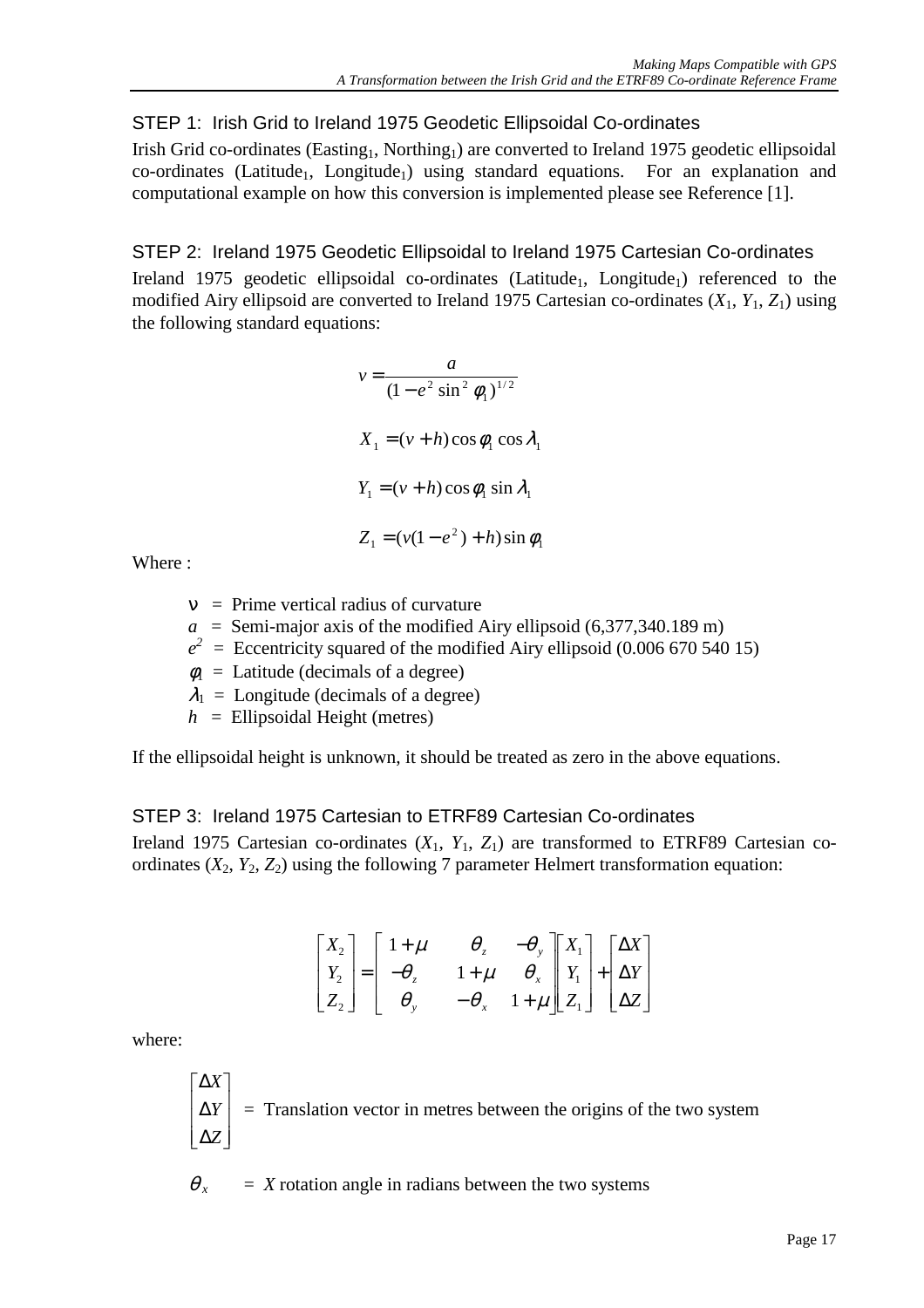- <span id="page-19-0"></span> $\theta$ <sub>y</sub> = *Y* rotation angle in radians between the two systems
- $\theta$ <sub>z</sub> = *Z* rotation angle in radians between the two systems
- $\mu$  = Relative scale factor between the two systems

#### STEP 4: ETRF89 Cartesian to ETRF89 Geodetic Ellipsoidal Co-ordinates

ETRF89 Cartesian co-ordinates  $(X_2, Y_2, Z_2)$  are converted to ETRF89 geographic ellipsoidal  $co-ordinates$  (Latitude<sub>2</sub>, Longitude<sub>2</sub>) referenced to the GRS80 ellipsoid using the following standard equations:

$$
\lambda_2 = \tan^{-1} \frac{Y_2}{X_2}
$$
  

$$
v = \frac{a}{(1 - e^2 \sin^2 \phi_2)^{1/2}}
$$
  

$$
\phi_2 = \tan^{-1} \frac{Z_2 + e^2 v \sin \phi_2}{(X_2^2 + Y_2^2)^{1/2}}
$$

Where :

- $\phi_2$  = Latitude (decimals of a degree)
- $\lambda_2$  = Longitude (decimals of a degree)
- $v =$  Prime vertical radius of curvature
- $a =$  Semi-major axis of the GRS80 ellipsoid (6,378,137.000 m)
- $e^2$  = Eccentricity squared of the GRS80 ellipsoid (0.006 694 380 022 90)

As  $\phi_2$  is also an unknown in the equations to compute v and  $\phi_2$  an iterative process is adopted whereby the Ireland 1975 latitude value is given as the initial approximation of  $\phi$ . The first iteration of v and  $\phi_2$  can then be computed and the resulting  $\phi_2$  value used as the second approximation of  $\phi_2$  in the second iteration of v and  $\phi_2$ . Only two iterations are required to compute a final value for  $\phi_2$  which can be verified by the comparison of a third iteration with the second.

#### *Reverse Transformation Procedure*

The reverse transformation procedure is used when transforming from ETRF89 Geodetic Ellipsoidal co-ordinates to Irish Grid co-ordinates and involves the following four steps:

- STEP 1: ETRF89 Geodetic Ellipsoidal to ETRF89 Cartesian Co-ordinates
- STEP 2: ETRF89 Cartesian to Ireland 1975 Cartesian Co-ordinates
- STEP 3: Ireland 1975 Cartesian to Ireland 1975 Geodetic Ellipsoidal Co-ordinates
- STEP 4: Ireland 1975 Geodetic Ellipsoidal to Irish Grid Co-ordinates

 $\text{Lat}_2, \text{Long}_2 \rightarrow \text{X}_2, \text{Y}_2, \text{Z}_2 \rightarrow \text{T} \rightarrow \text{X}_1, \text{Y}_1, \text{Z}_1 \rightarrow \text{Lat}_1, \text{Long}_1 \rightarrow \text{E}_1, \text{N}_1$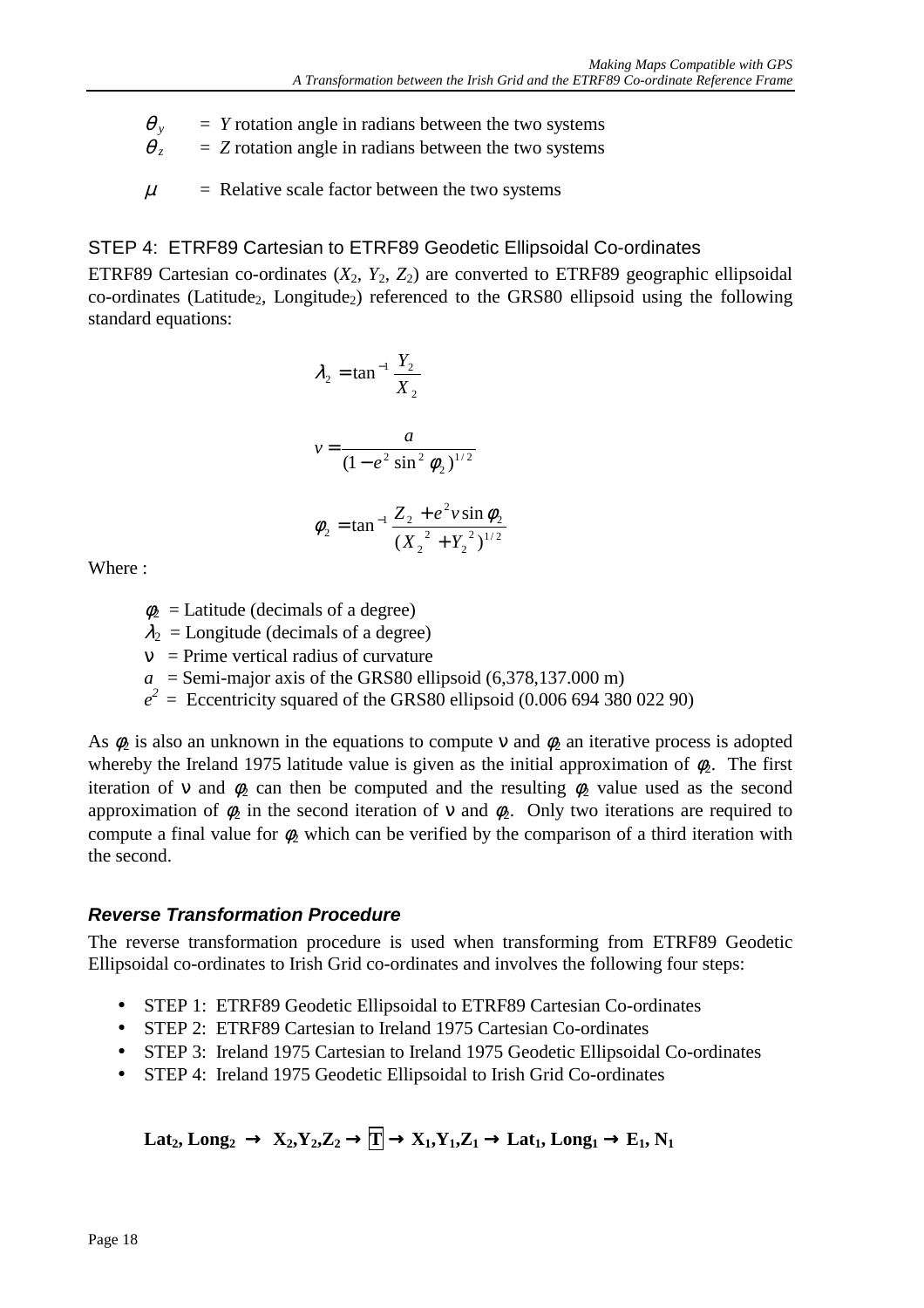<span id="page-20-0"></span>STEP 1: ETRF89 Geodetic Ellipsoidal to ETRF89 Cartesian Co-ordinates

ETRF89 geodetic ellipsoidal co-ordinates (Latitude<sub>2</sub>, Longitude<sub>2</sub>) referenced to GRS80 ellipsoid are converted to ETRF89 Cartesian co-ordinates  $(X_2, Y_2, Z_2)$  using the following standard equations:

$$
v = \frac{a}{(1 - e^2 \sin^2 \phi_2)^{1/2}}
$$
  
\n
$$
X_2 = (v + h) \cos \phi_2 \cos \lambda_2
$$
  
\n
$$
Y_2 = (v + h) \cos \phi_2 \sin \lambda_2
$$
  
\n
$$
Z_2 = (v(1 - e^2) + h) \sin \phi_2
$$

Where :

- $v = Prime vertical radius of curvature$
- $a =$  Semi-major axis of the GRS80 ellipsoid (6,378,137.000 m)
- $e^2$  = Eccentricity squared of the GRS80 ellipsoid (0.006 694 380 022 90)
- $\phi_2$  = Latitude (decimals of a degree)
- $\lambda_2$  = Longitude (decimals of a degree)
- $h$  = Ellipsoidal Height (metres)

#### STEP 2: ETRF89 Cartesian to Ireland 1975 Cartesian Co-ordinates

ETRF89 Cartesian co-ordinates  $(X_2, Y_2, Z_2)$  are transformed to Ireland 1975 Cartesian coordinates  $(X_1, Y_1, Z_1)$  using the following reverse 7 parameter Helmert transformation equation:

$$
\begin{bmatrix} X_1 \\ Y_1 \\ Z_1 \end{bmatrix} = \begin{bmatrix} 1 - \mu & -\theta_z & \theta_y \\ \theta_z & 1 - \mu & -\theta_x \\ -\theta_y & \theta_x & 1 - \mu \end{bmatrix} \begin{bmatrix} X_2 \\ Y_2 \\ Z_2 \end{bmatrix} - \begin{bmatrix} \Delta X \\ \Delta Y \\ \Delta Z \end{bmatrix}
$$

where:

$$
\begin{bmatrix} \Delta X \\ \Delta Y \\ \Delta Z \end{bmatrix}
$$
 = Translation vector in metres between the origins of the two system

- $\theta_x$  = *X* rotation angle in radians between the two systems
- $\theta$ <sub>y</sub> = *Y* rotation angle in radians between the two systems
- $\theta$ <sub>z</sub> = *Z* rotation angle in radians between the two systems
- $\mu$  = Relative scale factor between the two systems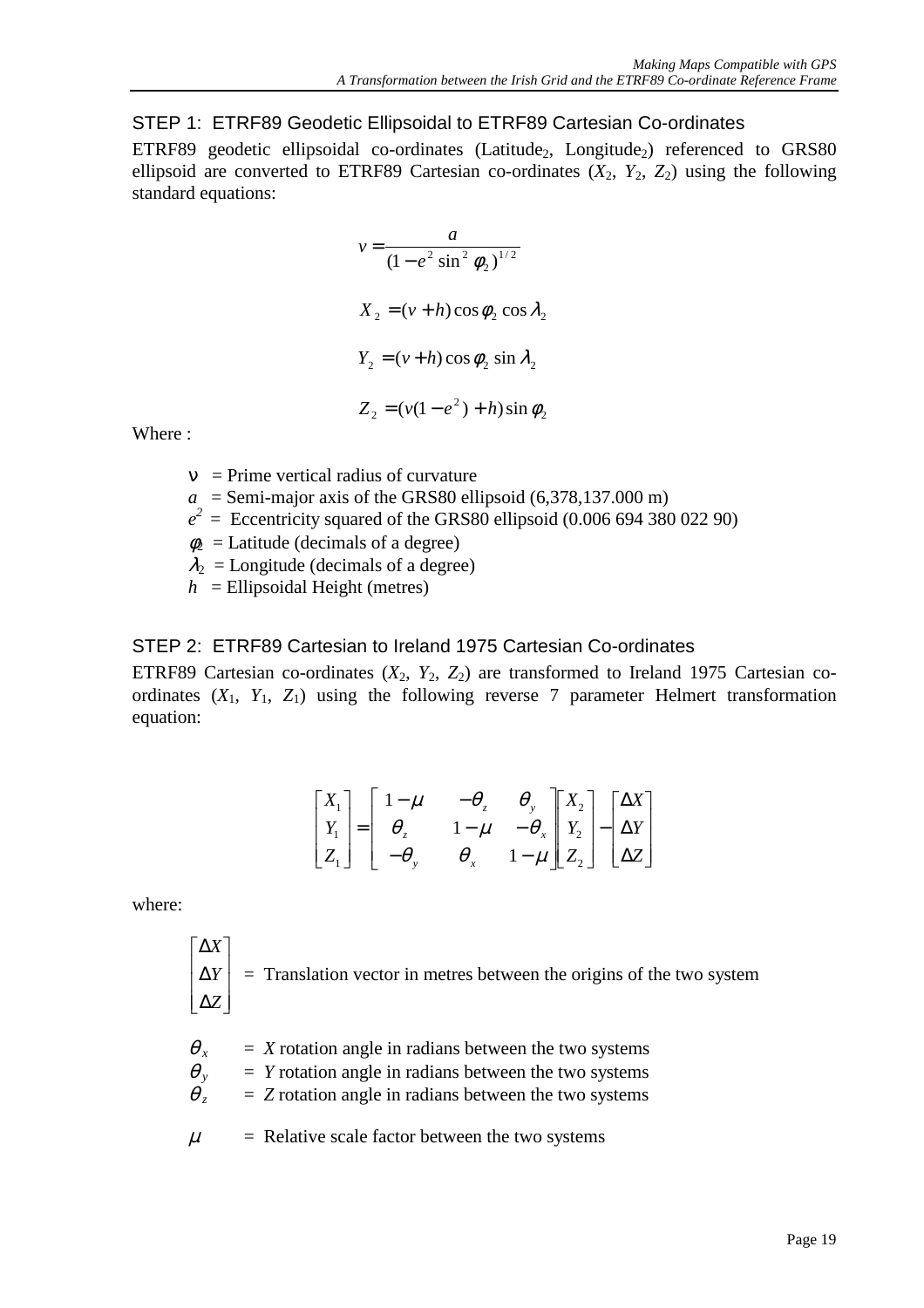<span id="page-21-0"></span>STEP 3: Ireland 1975 Cartesian to Ireland 1975 Geodetic Ellipsoidal Co-ordinates Ireland 1975 Cartesian co-ordinates  $(X_1, Y_1, Z_1)$  are converted to Ireland 1975 geographic ellipsoidal co-ordinates (Latitude<sub>1</sub>, Longitude<sub>1</sub>) referenced to the modified Airy ellipsoid using the following standard equations:

$$
\lambda_1 = \tan^{-1} \frac{Y_1}{X_1}
$$
  

$$
v = \frac{a}{(1 - e^2 \sin^2 \phi_1)^{1/2}}
$$
  

$$
\phi_1 = \tan^{-1} \frac{Z_1 + e^2 v \sin \phi_1}{(X_1^2 + Y_1^2)^{1/2}}
$$

Where :

- $\phi_1$  = Latitude (decimals of a degree)
- $\lambda_1$  = Longitude (decimals of a degree)
- $v =$  Prime vertical radius of curvature
- $a =$  Semi-major axis of the modified Airy ellipsoid (6,377,340.189 m)
- $e^2$  = Eccentricity squared of the modified Airy ellipsoid (0.006 670 540 15)

As  $\phi_1$  is also an unknown in the equations to compute v and  $\phi_1$  an iterative process is adopted whereby the ETRF89 latitude value is given as the initial approximation of  $\phi_1$ . The first iteration of v and  $\phi_1$  can then be computed and the resulting  $\phi_1$  value used as the second approximation of  $\phi_1$  in the second iteration of v and  $\phi_1$ . Only two iterations are required to compute a final value for  $\phi_1$  which can be verified by the comparison of a third iteration with the second.

### STEP 4: Ireland 1975 Geodetic Ellipsoidal to Irish Grid Co-ordinates

Ireland 1975 geodetic ellipsoidal co-ordinates (Latitude<sub>1</sub>, Longitude<sub>1</sub>) are converted to Irish Grid co-ordinates (Easting<sub>1</sub>, Northing<sub>1</sub>) using standard equations. For an explanation and computational example on how this conversion is implemented please see Reference [1].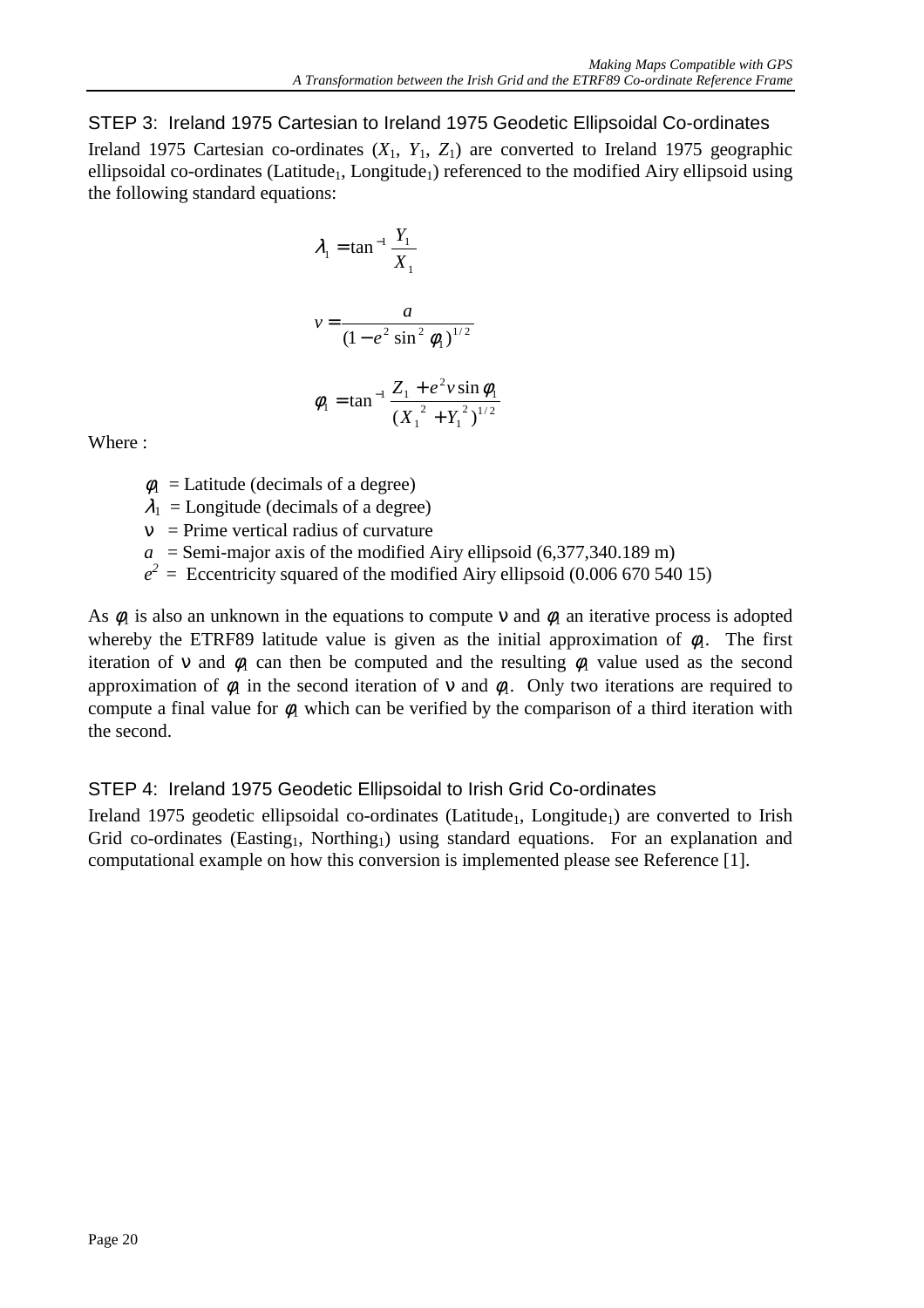## **EXAMPLE COMPUTATIONS**

#### <span id="page-22-0"></span>*Level 1 Transformation (Forward Case)*

STEP 1: Irish Grid Co-ordinates converted to GPS (Irish Grid) Co-ordinates

|                                                                | Easting $(m)$        | Northing (m)         |
|----------------------------------------------------------------|----------------------|----------------------|
| Irish Grid (East <sub>1</sub> , North <sub>1</sub> )<br>Shifts | 271,707.4<br>$-49.0$ | 248,879.6<br>$+23.4$ |
| GPS (Irish Grid)                                               | 271,658.4            | 248,903.0            |

STEP 2: GPS (Irish Grid) converted to ETRF89 Geodetic Ellipsoidal Co-ordinates

| Latitude $(\phi_2)$ | Longitude $(\lambda_2)$     |
|---------------------|-----------------------------|
| 53° 29' 06".96840   | $-6^{\circ} 55' 13''.92478$ |

#### *Level 1 Transformation (Reverse Case)*

STEP 1: ETRF89 Geodetic Ellipsoidal Co-ordinates projected to GPS (Irish Grid)

| Latitude $(\phi_2)$ | Longitude $(\lambda_2)$  |
|---------------------|--------------------------|
| 53° 29' 06".96840   | $-6^{\circ}55'13''92478$ |
| Easting             | Northing                 |

271,658.4 m 248,903.0 m

#### STEP 2: GPS (Irish Grid) Co-ordinates converted to Irish Grid Co-ordinates

|                                                      | Easting $(m)$        | Northing (m)         |
|------------------------------------------------------|----------------------|----------------------|
| GPS (Irish Grid)<br><b>Shifts</b>                    | 271,658.4<br>$+49.0$ | 248,903.0<br>$-23.4$ |
| Irish Grid (East <sub>1</sub> , North <sub>1</sub> ) | 271,707.4            | 248,879.6            |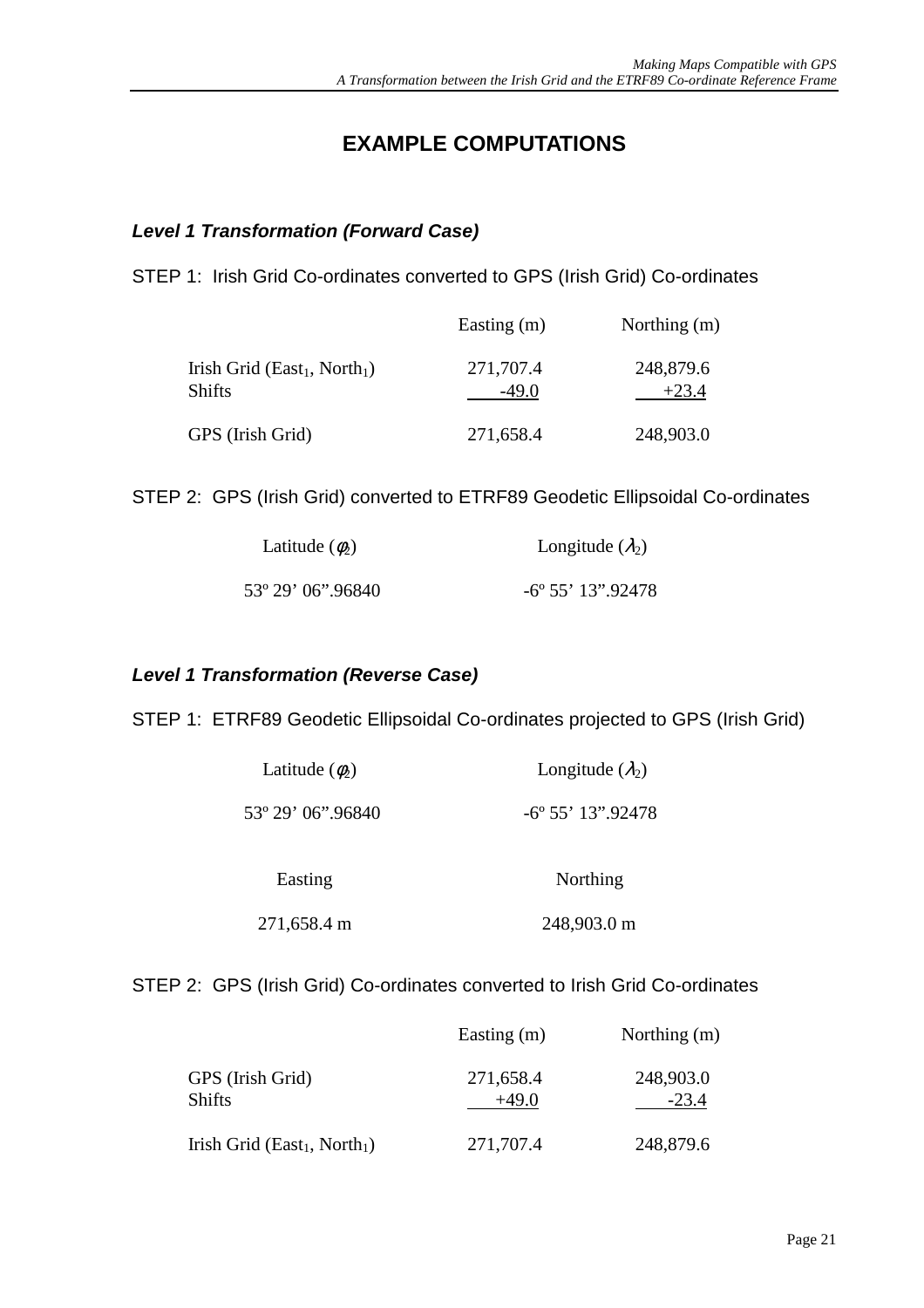### <span id="page-23-0"></span>*Level 2 Transformation (Forward Case)*

STEP 1: Irish Grid to Ireland 1975 Geodetic Ellipsoidal Co-ordinates

| Easting                                 | $=$ | 271,707.427 m               |
|-----------------------------------------|-----|-----------------------------|
| Northing                                |     | 248,879.641 m               |
| $\phi_1 = 53^{\circ} 29' 06''.17996$    | $=$ | 53°.485049988889            |
| $\lambda_1 = -6^{\circ} 55' 10''.77000$ |     | $-6^{\circ}$ .9196583333333 |

STEP 2: Ireland 1975 Geodetic Ellipsoidal to Ireland 1975 Cartesian Co-ordinates

 $h_1 = 0.000$  m (Set to zero as height is unknown) 1/ 2  $(1 - e^2 \sin^2 \phi_1)$  $v = \frac{a}{(1 - e^2 \sin^2 \phi_1)^{1/2}}$  = 6,391,123.911284 m  $X_1 = (v + h)\cos\phi_1\cos\lambda_1 = 3,775,226.258140 \text{ m}$  $Y_1 = (v + h)\cos\phi_1 \sin\lambda_1 = -458,166.888768 \text{ m}$ 1  $Z_1 = (v(1 - e^2) + h)\sin\phi_1 = 5,102,293.084465 \text{ m}$ 

STEP 3: Ireland 1975 Cartesian to ETRF89 Cartesian Co-ordinates

 $\theta_x = 1".042 = 0.0000050518$  Radians  $\theta_y = 0$ ".214 = 0.0000010375 Radians  $\theta_z = 0$ ".631 = 0.0000030592 Radians *X X* z  $v_y$ 1 1 ן  $+\mu$   $\theta$ ,  $-$ Γ  $\mathbf{r}$ ן  $\overline{\phantom{a}}$ Γ 1 Γ ן  $\mu$   $\theta$ ,  $-\theta$ ∆

$$
\begin{bmatrix} x_2 \\ Y_2 \\ Z_2 \end{bmatrix} = \begin{bmatrix} 1+\mu & 0_z & 0_y \\ -\theta_z & 1+\mu & \theta_x \\ \theta_y & -\theta_x & 1+\mu \end{bmatrix} \begin{bmatrix} x_1 \\ Y_1 \\ Z_1 \end{bmatrix} + \begin{bmatrix} \Delta x \\ \Delta Y \\ \Delta Z \end{bmatrix}
$$

|  |  |  | $\lceil X_2 \rceil$ $\lceil 1.0000081500 \rceil$ 0.0000030592 -0.0000010375 $\lceil 3775226.258140 \rceil$ $\lceil 482.530 \rceil$ |  |
|--|--|--|------------------------------------------------------------------------------------------------------------------------------------|--|
|  |  |  | $\mid Y_2 \mid = \mid -0.0000030592 \quad 1.0000081500 \quad 0.0000050518 \mid -458166.888768 \mid + \mid -130.596 \mid$           |  |
|  |  |  | $ Z_2 $   0.0000010375 -0.0000050518 1.0000081500   5102293.084465   564.557                                                       |  |

*X*

Γ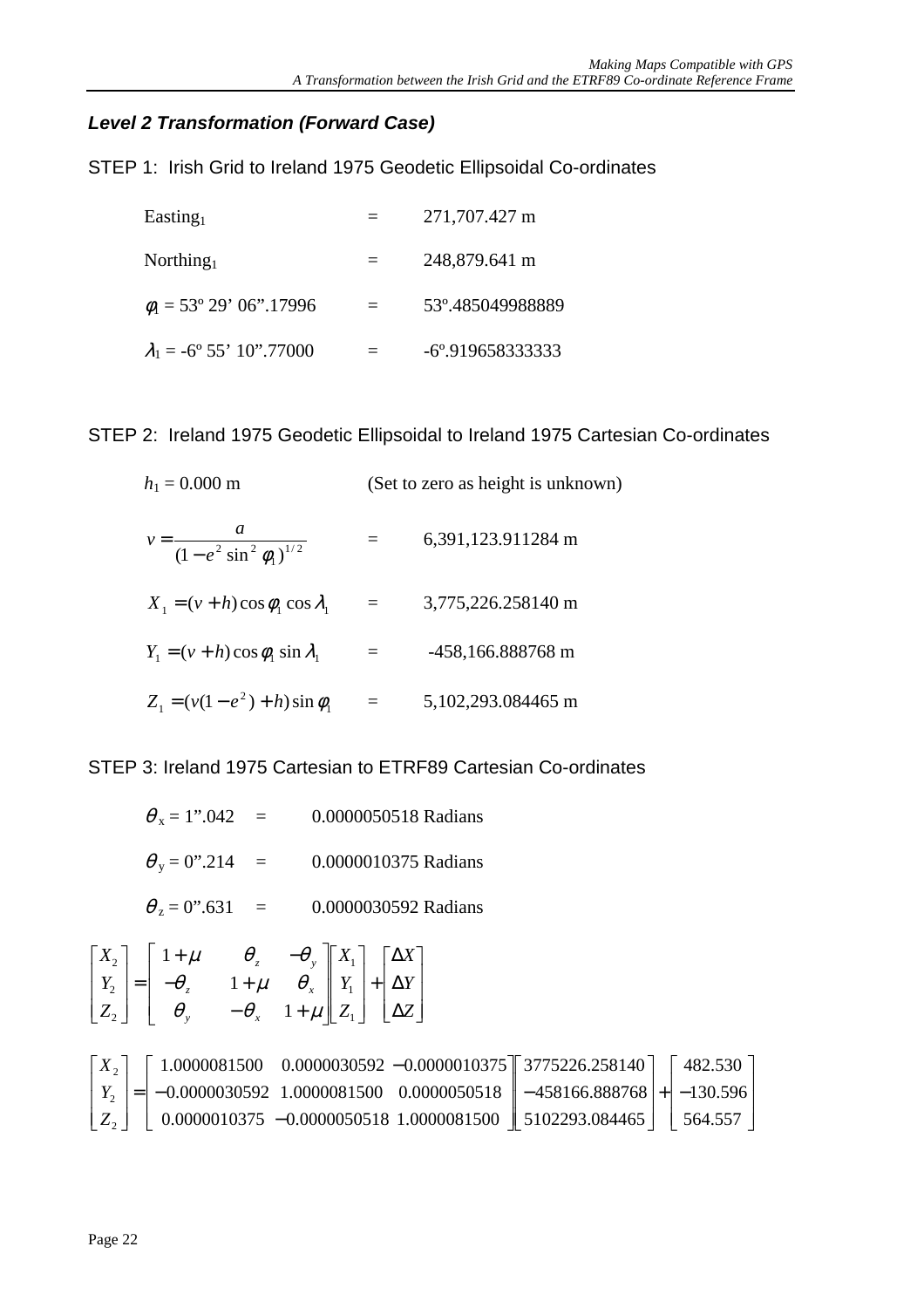<span id="page-24-0"></span>
$$
\begin{bmatrix} X_2 \ Y_2 \ Z_2 \end{bmatrix} = \begin{bmatrix} 3775250.330986 \ -458156.396351 \ 5102340.899504 \end{bmatrix} + \begin{bmatrix} 482.530 \ -130.596 \ 564.557 \end{bmatrix}
$$
  
\n
$$
\begin{bmatrix} X_2 \ Y_2 \ Z_2 \end{bmatrix} = \begin{bmatrix} 3775732.860986 \ -458286.992351 \ 5102905.456504 \end{bmatrix}
$$
  
\n
$$
X_2 = 3,775,732.860986 \text{ m}
$$
  
\n
$$
Y_2 = -458,286.992351 \text{ m}
$$
  
\n
$$
Z_2 = 5,102,905.456504 \text{ m}
$$

#### STEP 4: ETRF89 Cartesian to ETRF89 Geodetic Ellipsoidal Co-ordinates

 $\overline{\phantom{a}}$  $\overline{\phantom{a}}$  $\overline{\phantom{a}}$ 

| $\lambda_2 = \tan^{-1} \frac{Y_2}{X_2}$                                    | -6°.9205349866                                                |
|----------------------------------------------------------------------------|---------------------------------------------------------------|
| $v = \frac{a}{(1 - e^2 \sin^2 \phi_2)^{1/2}}$                              |                                                               |
| $\phi_2 = \tan^{-1} \frac{Z_2 + e^2 v \sin \phi_2}{(X_2^2 + Y_2^2)^{1/2}}$ |                                                               |
| <b>Iteration No.1</b>                                                      | $v = 6,391,971.872757 \text{ m}$<br>$\phi_2$ = 53°.4852663624 |
| <b>Iteration No.2</b>                                                      | $v = 6,391,971.950371 \text{ m}$<br>$\phi_2$ = 53°.4852668774 |
| <b>Iteration No.3</b>                                                      | $v = 6,391,971.950556$ m<br>$\phi_2$ = 53°.4852668787         |
| <b>Iteration No.4</b>                                                      | $v = 6,391,971.950557$ m<br>$\phi_2$ = 53°.4852668787         |

 $\phi_2 = 53^\circ 29' 06''.96076$ 

 $\lambda_2 = -6^\circ 55' 13''.92595$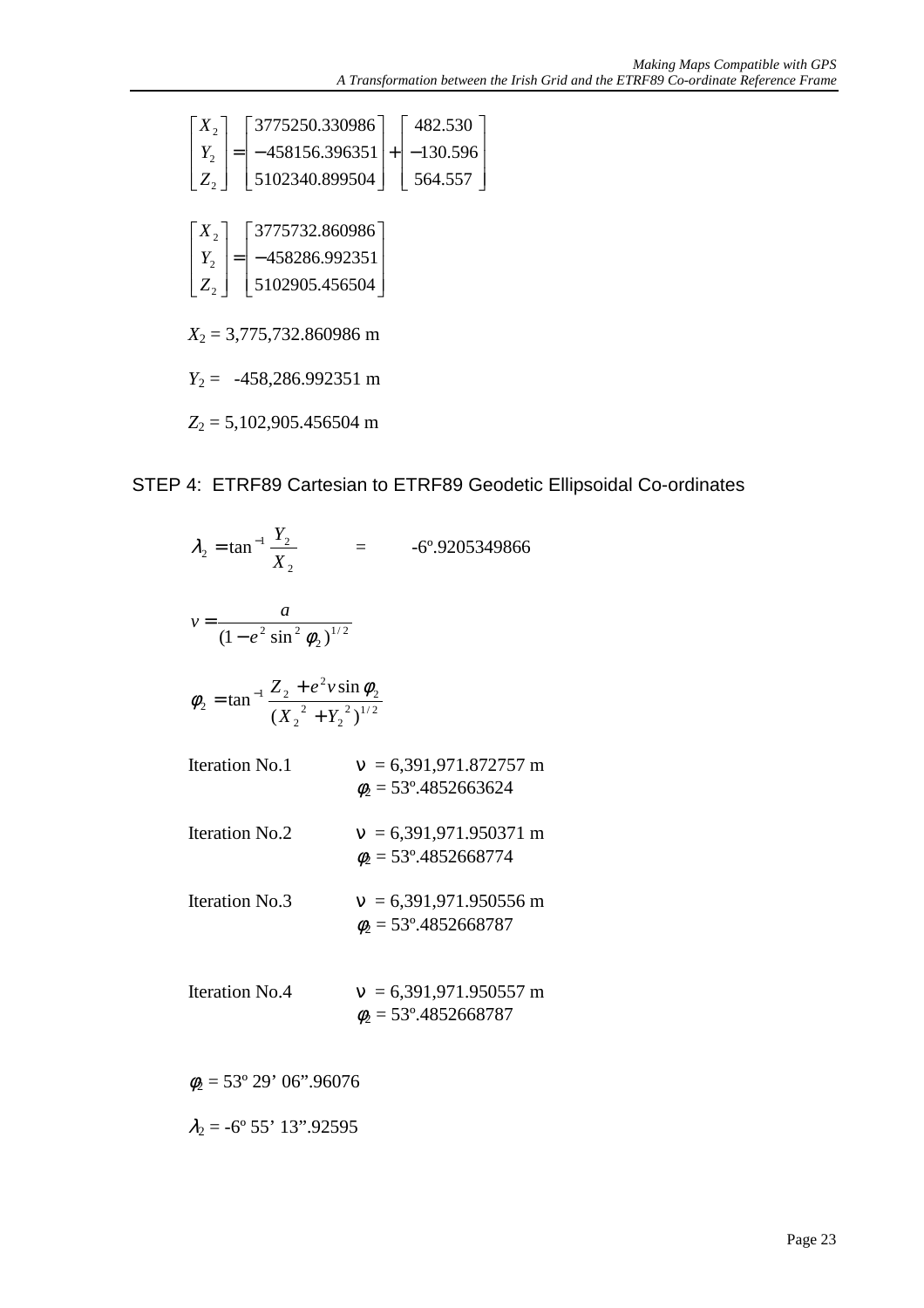#### <span id="page-25-0"></span>*Level 2 Transformation (Reverse Case)*

STEP 1: ETRF89 Geodetic Ellipsoidal to ETRF89 Cartesian Co-ordinates

 $\phi_2 = 53^\circ 29' 06''.96076 = 53^\circ.485266877778$  $\lambda_2$  = -6° 55' 13".92595 = -6°.920534986111  $h_2$ <sup>1</sup> = 125.355 m

$$
v = \frac{a}{(1 - e^2 \sin^2 \phi_2)^{1/2}} = 6,391,971.950556 \text{ m}
$$
  

$$
X_2 = (v + h) \cos \phi_2 \cos \lambda_2 = 3,775,774.923481 \text{ m}
$$
  

$$
Y_2 = (v + h) \cos \phi_2 \sin \lambda_2 = -458,292.097739 \text{ m}
$$

2  $Z_2 = (v(1 - e^2) + h)\sin\phi_2 = 5,102,962.686942 \text{ m}$ 

STEP 2: ETRF89 Cartesian to Ireland 1975 Cartesian Co-ordinates

 $\theta_x = 1$ ".042 = 0.0000050518 Radians  $\theta_y = 0$ ".214 = 0.0000010375 Radians  $\theta_z = 0$ ".631 = 0.0000030592 Radians  $\overline{a}$ 

$$
\begin{bmatrix} X_1 \\ Y_1 \\ Z_1 \end{bmatrix} = \begin{bmatrix} 1 - \mu & -\theta_z & \theta_y \\ \theta_z & 1 - \mu & -\theta_x \\ -\theta_y & \theta_x & 1 - \mu \end{bmatrix} \begin{bmatrix} X_2 \\ Y_2 \\ Z_2 \end{bmatrix} - \begin{bmatrix} \Delta X \\ \Delta Y \\ \Delta Z \end{bmatrix}
$$

|  |  |  | $\lceil X_1 \rceil$ $\lceil 0.9999918500 - 0.0000030592 0.0000010375 \rceil$ 3775774.923481 $\lceil 482.530 \rceil$                         |  |
|--|--|--|---------------------------------------------------------------------------------------------------------------------------------------------|--|
|  |  |  | $\begin{vmatrix} Y_1 \end{vmatrix} = \begin{vmatrix} 0.0000030592 & 0.9999918500 & -0.0000050518 & -458292.097739 & -1.30596 \end{vmatrix}$ |  |
|  |  |  | $\mid Z_1 \mid$ $\mid$ -0.0000010375 0.0000050518 0.9999918500 $\mid$ 5102962.686942 $\mid$ 564.557 $\mid$                                  |  |

| $ X_1 $   | $\lceil 3775750.847241 \rceil$          | $482.530$ ] |
|-----------|-----------------------------------------|-------------|
|           | $ Y_1  =  -458302.590840  -  -130.596 $ |             |
| $ Z_{1} $ | 5102914.865243                          | 564.557     |

<sup>&</sup>lt;sup>1</sup> The Ellipsoidal Height  $h_2$  (height above the GRS80 Reference Ellipsoid) is included in the level 2 reverse case transformation as users will be able to obtain this value from their GPS equipment.

 $\overline{a}$ 

However, the transformation was designed for 2 Dimensional co-ordinate transformations.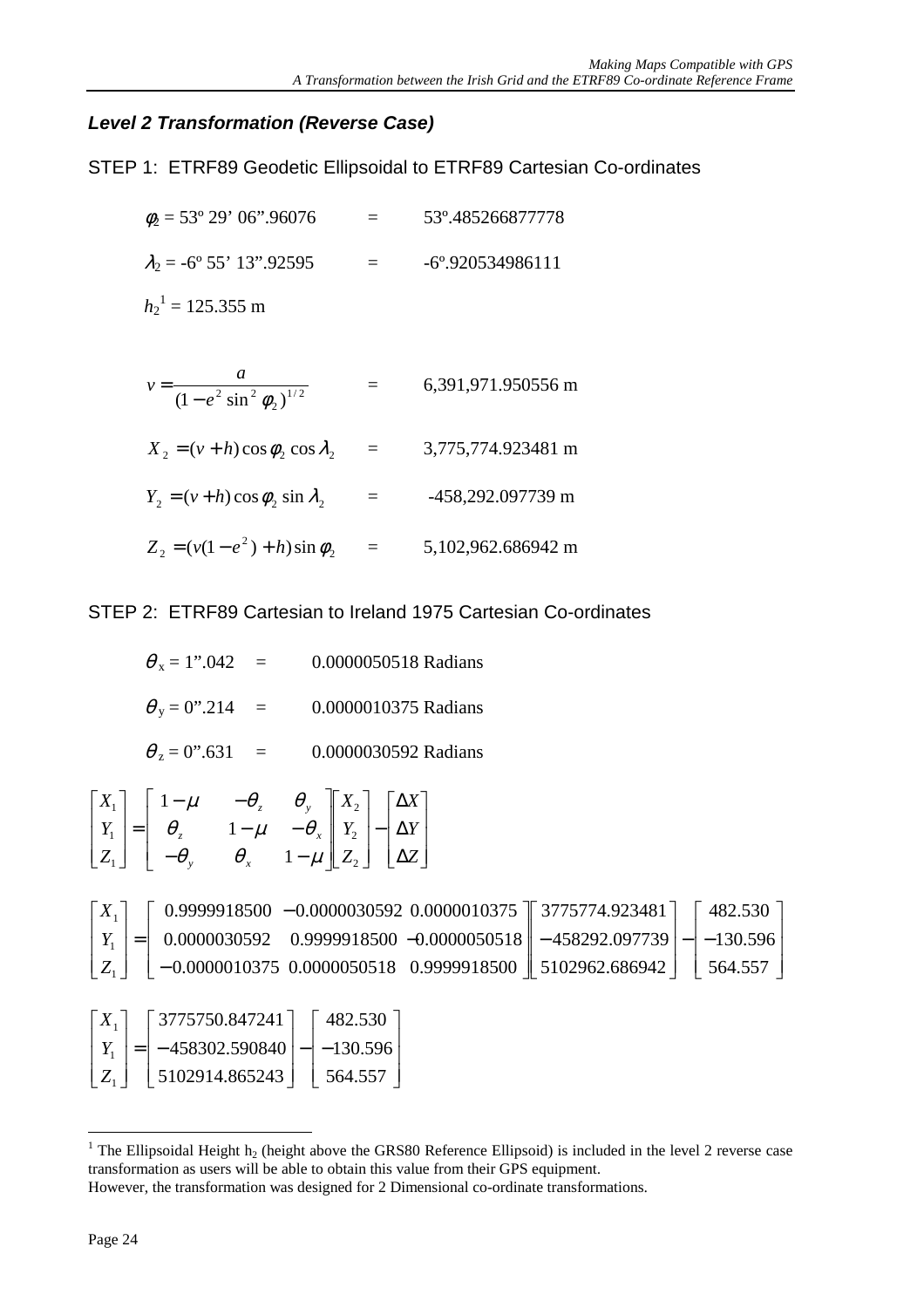<span id="page-26-0"></span> $\overline{\phantom{a}}$  $\overline{\phantom{a}}$  $\overline{\phantom{a}}$  $\rfloor$ ן L  $\mathbf{r}$  $\mathbf{r}$ L Γ = −  $\overline{\phantom{a}}$  $\overline{\phantom{a}}$  $\overline{\phantom{a}}$  $\rfloor$ 1 L  $\mathbf{r}$  $\mathbf{r}$ L Γ 5102350.308243 458171.994840 3775268.317241 1 1 1 *Z Y X*

*X*1 = 3,775,268.317241 m

*Y*1 = -458,171.994840 m

*Z*1 = 5,102,350.308243 m

STEP 3: Ireland 1975 Cartesian to Ireland 1975 Geodetic Ellipsoidal Co-ordinates

1  $t_1 = \tan^{-1} \frac{I_1}{X_1}$  $\lambda_1 = \tan^{-1} \frac{Y_1}{Y_1}$  = -6°.9196583590 1/ 2  $(1 - e^2 \sin^2 \phi_1)$  $v = \frac{a}{(1 - e^2 \sin^2 \theta)}$  $2\sqrt{1/2}$ 1 2 1 1 2  $_1$   $\epsilon_1$  $(X_1^2 + Y_1^2)$ sin tan  $X_1^2 + Y$  $Z_1 + e^2 v$ +  $\phi_1 = \tan^{-1} \frac{Z_1 + e^2 v \sin \phi_1}{2}$ Iteration No.1  $v = 6,391,123.988795 \text{ m}$  $\phi$ <sub>1</sub> = 53°.4850504930

- Iteration No.2  $v = 6,391,123.911465 \text{ m}$  $\phi_1 = 53^\circ.4850499798$
- Iteration No.3  $v = 6,391,123.911281 \text{ m}$  $\phi$ <sub>1</sub> = 53°.4850499785

Iteration No.4  $v = 6,391,123.911281 \text{ m}$  $\phi$ <sub>1</sub> = 53°.4850499785

 $\phi_1 = 53^\circ 29' 06''.17992$ 

 $\lambda_1 = -6^\circ 55' 10''$ .77009

STEP 4: Ireland 1975 Geodetic Ellipsoidal to Irish Grid Co-ordinates

| Easting  | $=$      | 271,707.425 m |
|----------|----------|---------------|
| Northing | $\equiv$ | 248,879.640 m |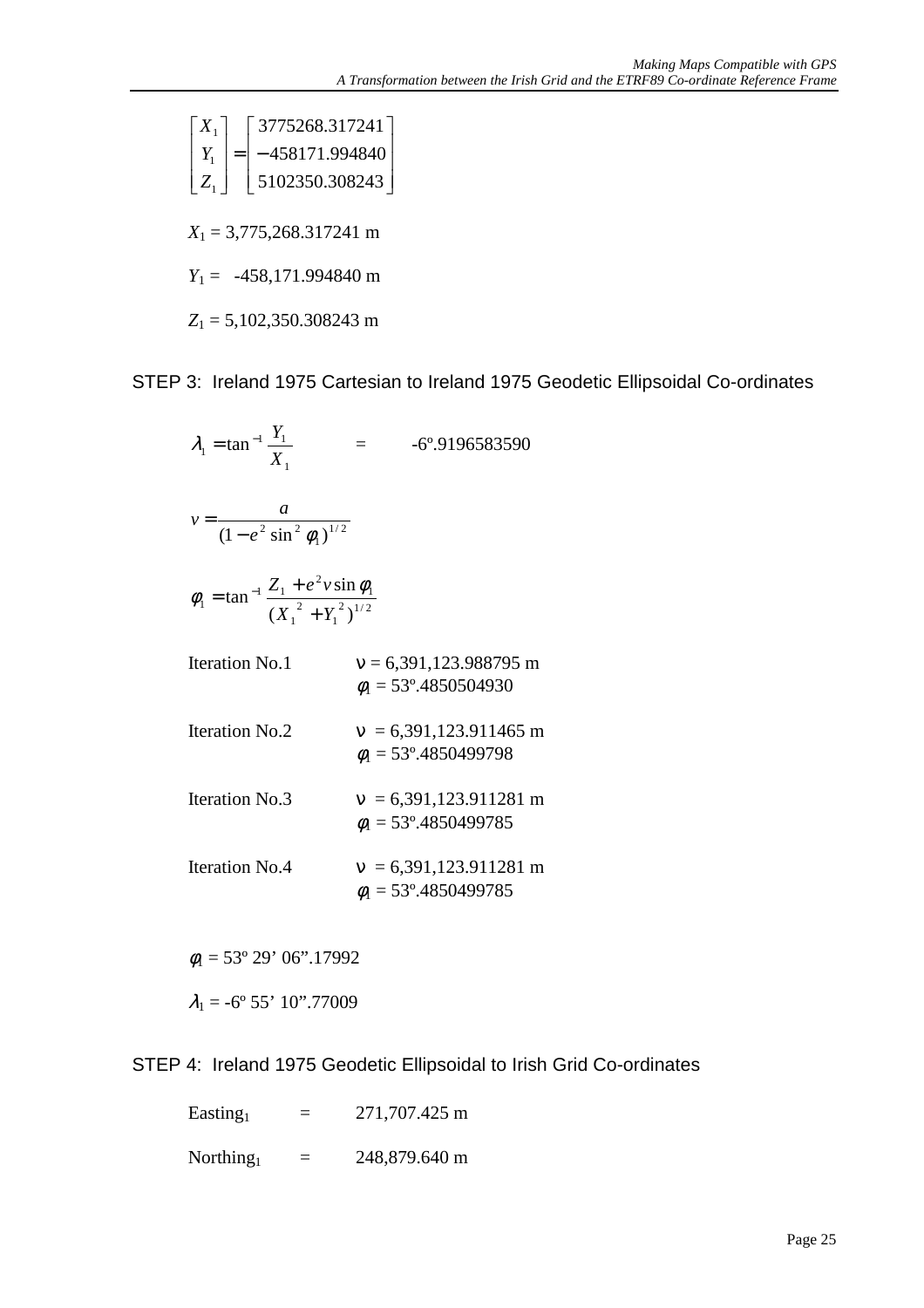## **REFERENCES**

- <span id="page-27-0"></span>[1] Ordnance Survey Ireland & Ordnance Survey of Northern Ireland, 1999. *The Irish Grid.* OS*i* Dublin, OSNI Belfast.
- [2] Allan, A.L., 1993. *Practical Surveying and Computations.* 2nd Edition, Butterworth/Heinemann Limited.
- [3] Moore, T., Smith, M. J., 1998. *Geodetic Transformations Part 1.* Survey Review, Vol 34 No 269, July 1998.
- [4] Moore, T., Smith, M. J., 1998. *Geodetic Transformations Part 2.* Survey Review, Vol 34 No 270, October 1998.
- [5] Cory, M.J., 1997. *Re-measuring the size of Ireland.* Survey Ireland.
- [6] Bomford G., 1980. *Geodesy*. 4<sup>th</sup> Edition, Oxford University Press.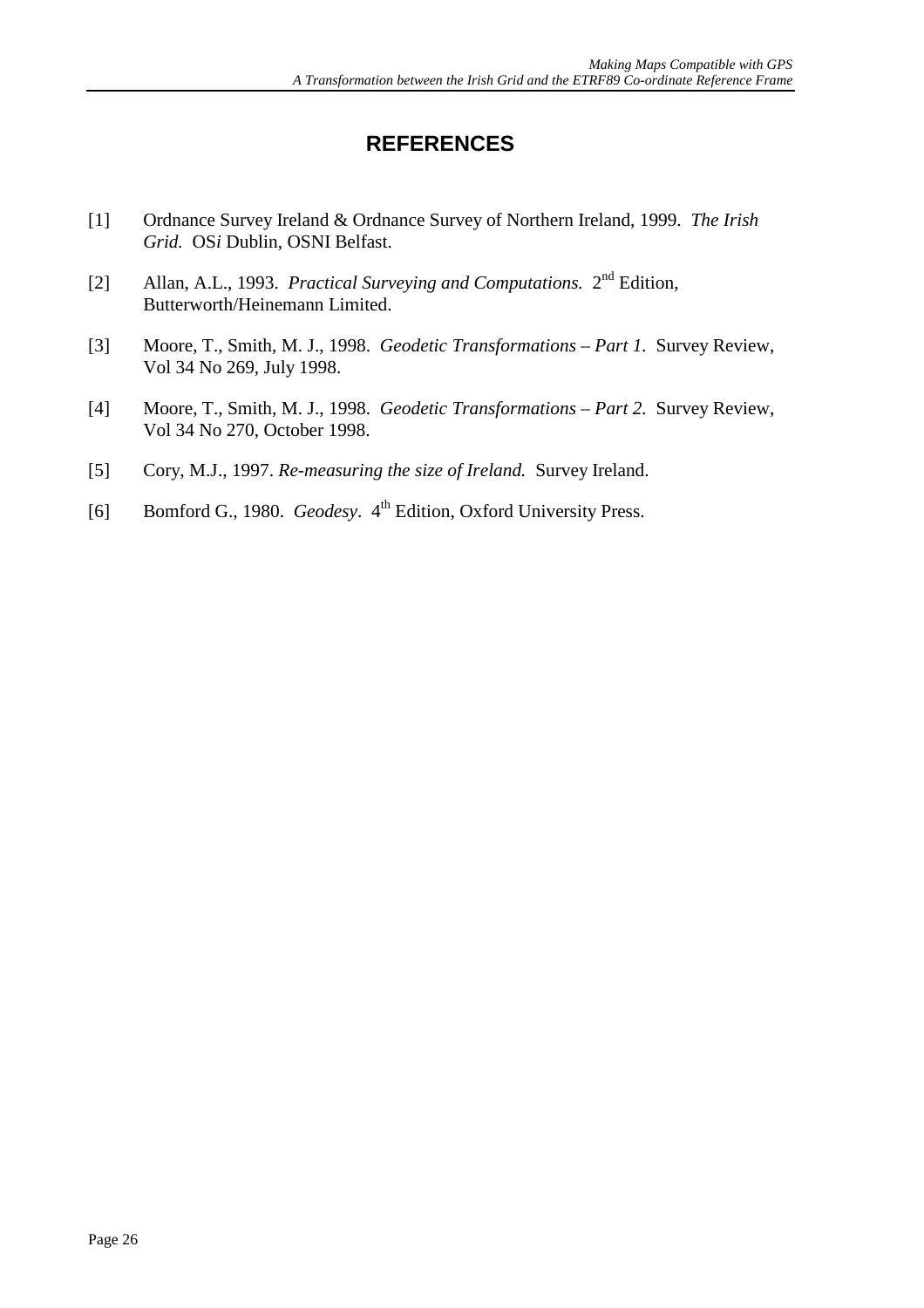## **APPENDIX A**

## *NOTATION, SYMBOLS AND STANDARD FORMULAE*

<span id="page-28-0"></span>All distances are in metres : Conversion feet to metres:  $1 \text{ ft} = 0.304\text{ }800\text{ }749\text{ }1\text{ m}$ 

All angles are in radians

Conversion degrees (decimal) to radians  $1^\circ = \frac{\pi}{180}$ , or 0.017 453 293 radians

| <b>Notation</b>  | <b>Description, Formulae and Constants</b>                                                       |
|------------------|--------------------------------------------------------------------------------------------------|
| a                | Semi-major axis of the reference ellipsoid.                                                      |
| $\mathbf b$      | Semi-minor axis of the reference ellipsoid.                                                      |
|                  | $b = \sqrt{a^2(1-e^2)}$                                                                          |
| $e^2$            | Eccentricity squared of the reference ellipsoid.                                                 |
|                  | $e^2 = \frac{a^2 - b^2}{a^2}$                                                                    |
| $\mathcal V$     | Prime vertical radius of curvature.                                                              |
|                  | $v = \frac{a}{(1 - e^2 \sin^2 \phi)^{1/2}}$                                                      |
| $\phi$           | Latitude of a point. An iterative process is used to in this calculation (see<br>pages 9 and 11) |
|                  | $\phi = \tan^{-1} \frac{Z + e^2 v \sin \phi}{(Y^2 + Y^2)^{1/2}}$                                 |
| $\lambda$        | Longitude of a point (positive $(+)$ east of Greenwich and negative $(-)$ west<br>of Greenwich). |
|                  | $\lambda = \tan^{-1} \frac{Y}{X}$                                                                |
| $\boldsymbol{h}$ | Height of a point above the reference ellipsoid                                                  |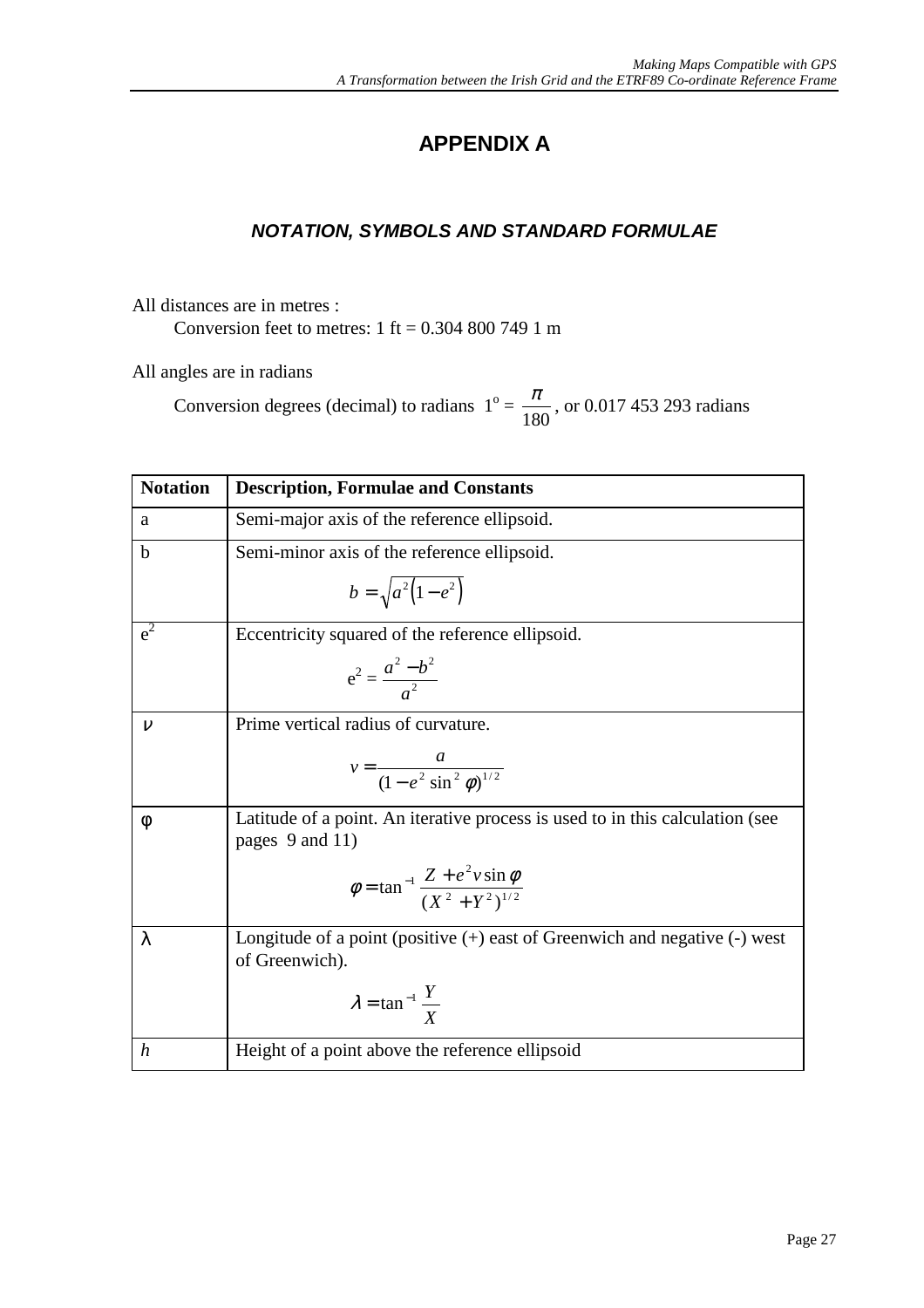<span id="page-29-0"></span>

| X                                        | X co-ordinate of a point in a Cartesian co-ordinate reference system                                                            |  |
|------------------------------------------|---------------------------------------------------------------------------------------------------------------------------------|--|
| Y                                        | Y co-ordinate of a point in a Cartesian co-ordinate reference system.                                                           |  |
| Z                                        | Z co-ordinate of a point in a Cartesian co-ordinate reference system                                                            |  |
| $\Delta X$ ]<br>$\Delta Y$<br>$\Delta Z$ | Helmert transformation translation vector in metres between the origins of<br>two Cartesian co-ordinate reference systems.      |  |
| $\theta_x$<br>$\theta_y$<br>$\theta_z$   | Helmert transformation rotation parameters in radians between two<br>Cartesian co-ordinate reference systems.                   |  |
| $\mu$                                    | Helmert transformation relative scale factor in parts per million (ppm)<br>between two Cartesian co-ordinate reference systems. |  |

## **APPENDIX B**

#### *REFERENCE ELLIPSOIDS*

| <b>REFERENCE</b> | <b>DEFINING</b>                                                                     | <b>COMMENTS</b>                                                                                                                             |
|------------------|-------------------------------------------------------------------------------------|---------------------------------------------------------------------------------------------------------------------------------------------|
| <b>ELLIPSOID</b> | <b>PARAMETERS</b>                                                                   |                                                                                                                                             |
| Airy             | $a = 6377563.3964$ m<br>$b = 6356256.9096$<br>$e^2$ = 0.006 670 540 000 12          |                                                                                                                                             |
| GRS80            | $a = 6378137.000 \text{ m}$<br>$b = 6356752.3141$ m<br>$e^2$ = 0.006 694 380 022 90 | Strictly speaking GRS80 is<br>defined by many more constants,<br>however these are not of direct<br>interest in this instance. <sup>2</sup> |
| <b>WGS84</b>     | $a = 6378137.000$ m<br>$e^2$ = 0.006 694 379 9                                      | There are other defining<br>parameters. <sup>3</sup>                                                                                        |

<sup>&</sup>lt;sup>2</sup> Moritz, H., 1988. *'Geodetic Reference System 1980'*. Bulletin Geodesique, 1988 Volume 62 No 3, Paris.<br><sup>3</sup> Defence Mapping Agency, 1987. *Department of Defence World Geodetic System 1984. Technical Report (and* 

*supplements).* DMA TR-8350.2, USA.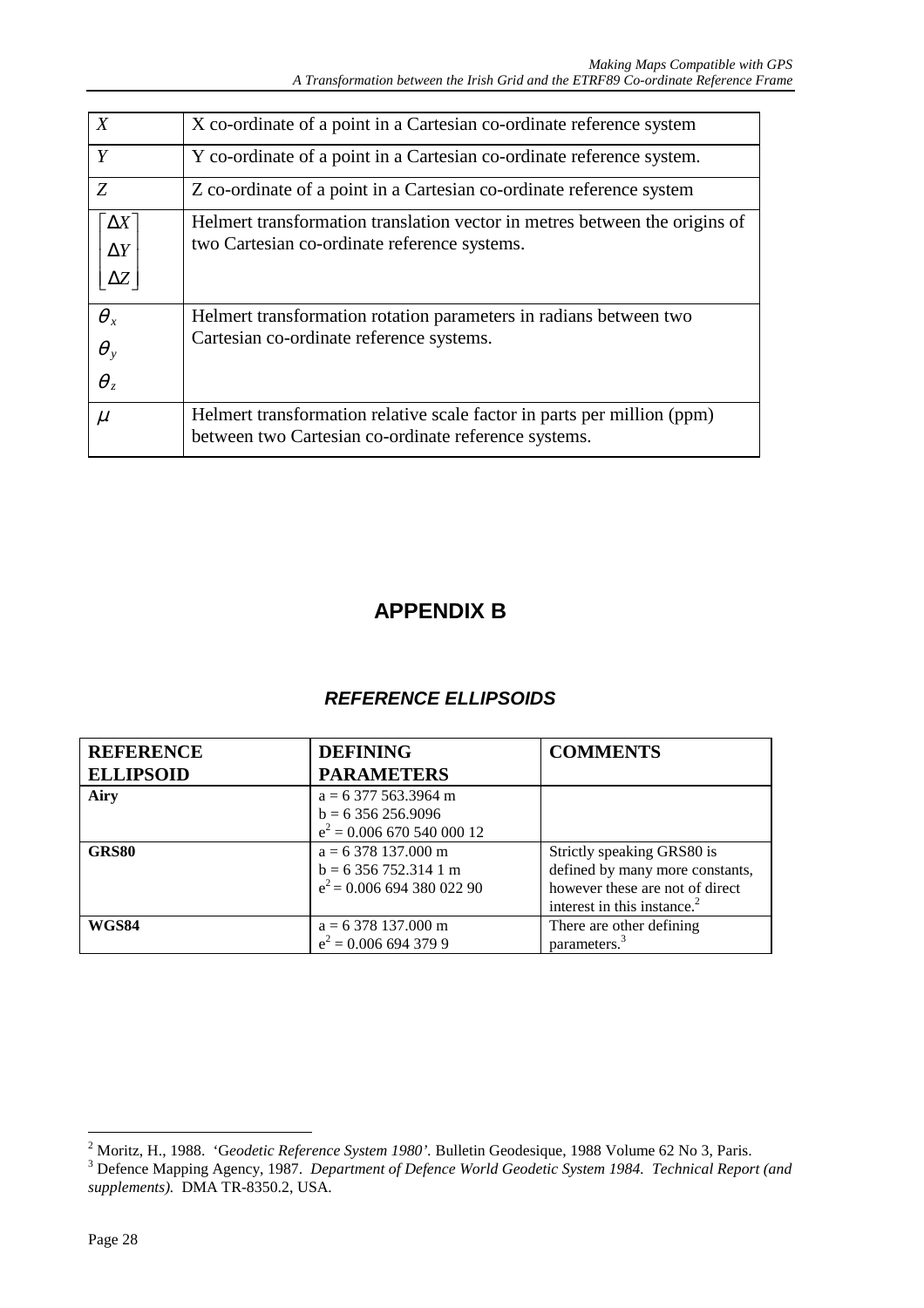## **APPENDIX C**

#### *IRISH GRID PARAMETERS*

<span id="page-30-0"></span>

| <b>National Reference System</b> Irish Grid |                                           |
|---------------------------------------------|-------------------------------------------|
| <b>Reference Ellipsoid</b> Airy Modified    |                                           |
| <b>Geodetic Datum</b> 1965 Datum            |                                           |
| <b>Vertical Datum</b> Malin Head            |                                           |
|                                             | <b>Map Projection</b> Transverse Mercator |
| <b>Measurement Unit</b> International metre |                                           |

Note: Heights in Northern Ireland are related to Belfast Datum

### *THE TRANSVERSE MERCATOR MAP PROJECTION*

|                                                   | <b>Ellipsoid</b> Airy Modified                                                  |                                                            |
|---------------------------------------------------|---------------------------------------------------------------------------------|------------------------------------------------------------|
| <b>True Origin</b> Latitude                       |                                                                                 | $53^{\circ} 30' 00'' N$<br>Longitude $8^{\circ}$ 00' 00" W |
|                                                   | <b>False Origin</b> 200 kms west of true origin<br>250 kms south of true origin |                                                            |
| <b>Plane Co-ordinates of True Origin</b>          | 200 000 E<br>250 000 N                                                          |                                                            |
| <b>Scale Factor on Central Meridian</b> 1.000 035 |                                                                                 |                                                            |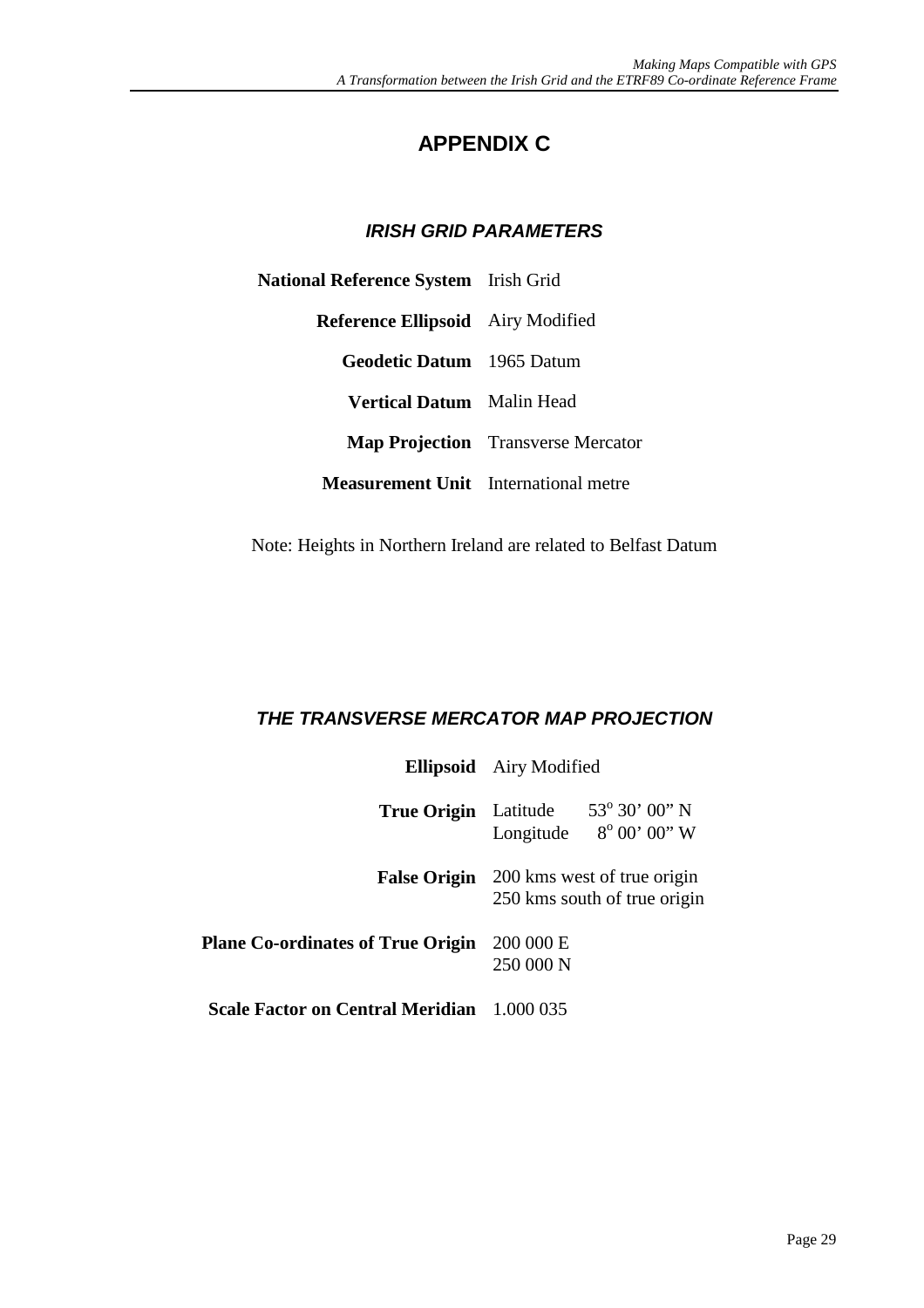# **APPENDIX D**

#### <span id="page-31-0"></span>*GPS MANUFACTURERS AND THE LEVEL 2 TRANSFORMATION*

#### **Ashtech**

Ashtech 11, Blenheim Office Park, Lower Road, Long Hanborough, Oxfordshire, OX 88LN, England. Phone: [+44-1993] 883 533

Hempenstall Survey Limited 56 Landsdowne Road, Ballsbridge, Dublin 4, Ireland. Phone: [+353-1] 668 8170

#### **Geotronics**

Geodata Limited 15 Riverview Business Park, New Nangor Road, Dublin 12, Ireland. Phone: [+353-1] 460 4404

#### **Leica (Wild)**

Leica Geosystems Limited Davy Avenue, Knowlhill, Milton keynes, MK5 8LB, England. Phone: [+44-1908] 256 500

Survey Instruments Services Unit 6A, Ballymount Cross Industrial Estate, Dublin 24, Ireland. Phone: [+353-1] 456 8659

#### **Magellan**

Positioning Resources Limited 64 Commerce Street, Aberdeen, AB11 5FP, Scotland. Phone: [+44-1224] 581 502

Hempenstall Survey Limited 56 Landsdowne Road, Ballsbridge, Dublin 4, Ireland. Phone: [+353-1] 668 8170

#### **Omnistar**

Positioning Resources Limited 64 Commerce Street, Aberdeen, AB11 5FP, Scotland. Phone: [+44-1224] 581 502